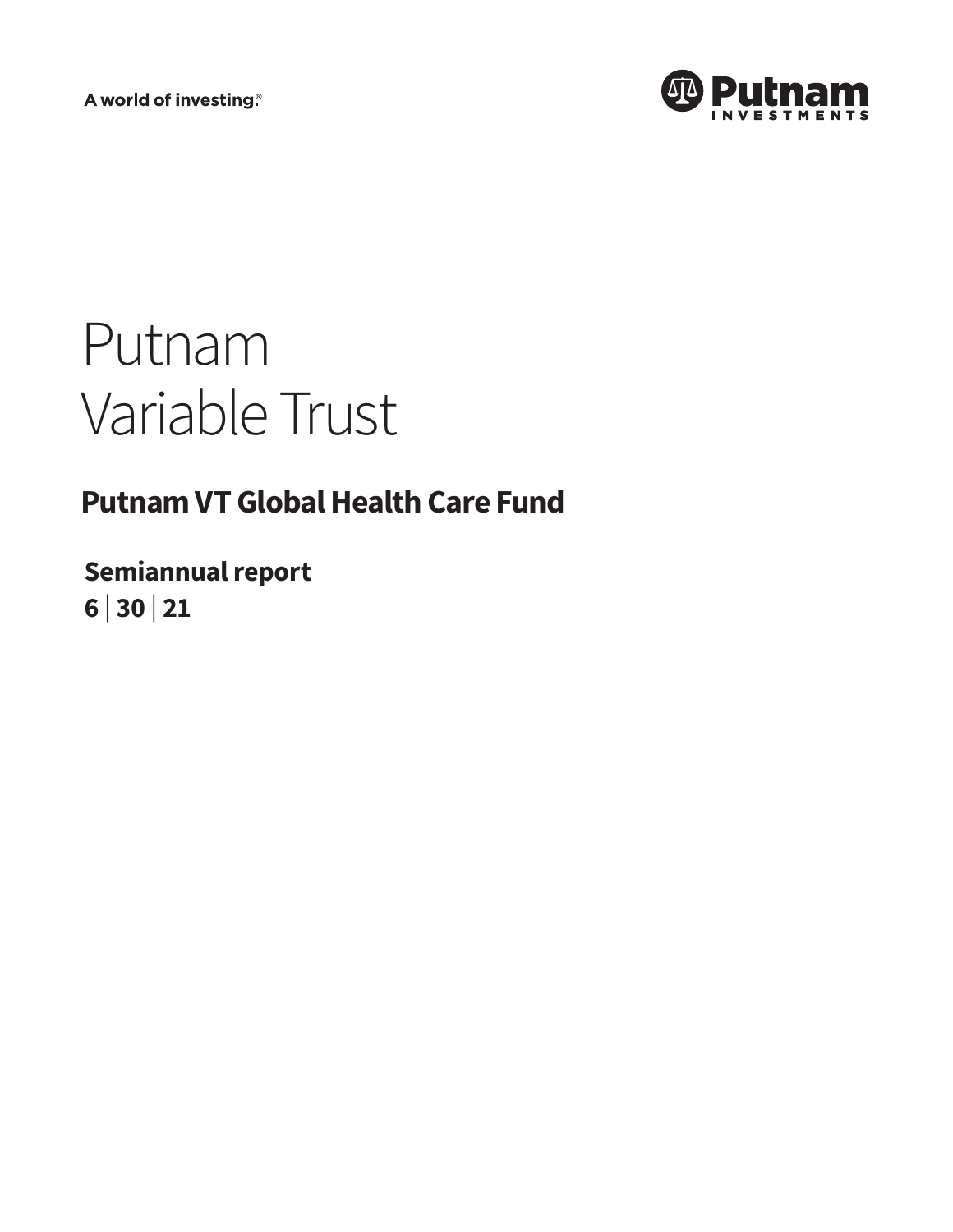# **Message from the Trustees**

August 11, 2021

Dear Shareholder:

The U.S. economy is much improved from a year ago, or even six months ago. Gross domestic product is growing at a pre-pandemic pace. Stock prices are high and interest rates are low. More and more workers are finding jobs, with millions still open. At the same time, vaccinations in many areas have not yet reached enough people to stop the spread of Covid-19. U.S. and global infection rates have recently risen.

While it is too soon to declare the pandemic over, it is worth taking stock of the economy's transition. Some changes accelerated by the pandemic could be lasting. Dynamic, well-managed companies have adapted to seize new, more sustainable growth opportunities.

An active investment philosophy is well suited to this time. Putnam's research teams are analyzing the fundamentals of what has stayed the same and what has changed to uncover valuable investment insights or potential risks.

Thank you for investing with Putnam.

Respectfully yours,

**Robert L. Reynolds** President and Chief Executive Officer Putnam Investments

**Kenneth R. Leibler** Chair, Board of Trustees

*The views expressed in this report are exclusively those of Putnam Management and are subject to change. They are not meant as investment advice. Please note that the holdings discussed in this report may not have been held by the fund for the entire period. Portfolio composition is subject to review in accordance with the fund's investment strategy and may vary in the future.*

**Consider these risks before investing:** International investing involves currency, economic, and political risks. Emerging-market securities carry illiquidity and volatility risks. Investments in small and/or midsize companies increase the risk of greater price fluctuations. The health care industries may be affected by technological obsolescence; changes in regulatory approval policies for drugs, medical devices, or procedures; and changes in governmental and private payment systems. The fund concentrates on a limited group of industries and is non-diversified. Because the fund may invest in fewer issuers than a diversified fund, it is vulnerable to common economic forces and may result in greater losses and volatility. Growth stocks may be more susceptible to earnings disappointments, and value stocks may fail to rebound. The use of short selling may result in losses if the securities appreciate in value. Risks associated with derivatives include increased investment exposure (which may be considered leverage) and, in the case of over-the-counter instruments, the potential inability to terminate or sell derivatives positions and the potential failure of the other party to the instrument to meet its obligations. The value of investments in the fund's portfolio may fall or fail to rise over extended periods of time for a variety of reasons, including general economic, political, or financial market conditions; investor sentiment and market perceptions; government actions; geopolitical events or changes; and factors related to a specific issuer, geography, industry, or sector. These and other factors may lead to increased volatility and reduced liquidity in the fund's portfolio holdings. Our investment techniques, analyses, and judgments may not produce the outcome we intend. The investments we select for the fund may not perform as well as other securities that we do not select for the fund. We, or the fund's other service providers, may experience disruptions or operating errors that could have a negative effect on the fund. You can lose money by investing in the fund.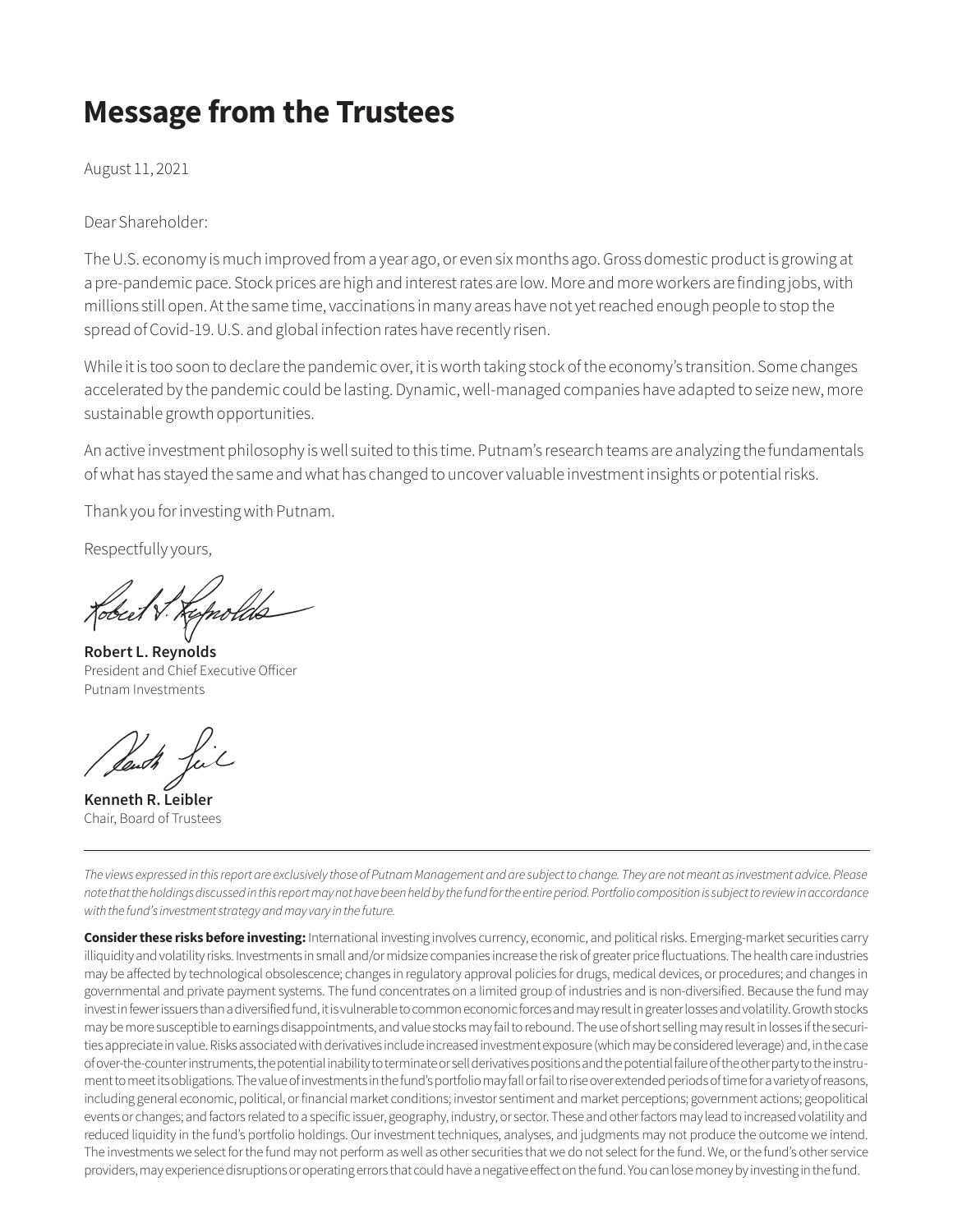#### **Investment objective**

Capital appreciation

#### **Net asset value** June 30, 2021

| Class IA: \$17.61 |  |
|-------------------|--|
|-------------------|--|

## **Total return at net asset value**

| (as of 6/30/21) | Class IA shares* | Class IB shares* | <b>MSCI World</b><br><b>Health Care</b><br>Index $(ND)$ <sup>†</sup> |
|-----------------|------------------|------------------|----------------------------------------------------------------------|
| 6 months        | 8.05%            | 7.89%            | 9.92%                                                                |
| 1 year          | 22.97            | 22.66            | 23.04                                                                |
| 5 years         | 81.84            | 79.66            | 78.88                                                                |
| Annualized      | 12.70            | 12.43            | 12.33                                                                |
| 10 years        | 257.08           | 248.37           | 243.81                                                               |
| Annualized      | 13.57            | 13.29            | 13.14                                                                |
| l ife           | 504.75           | 473.17           |                                                                      |
| Annualized      | 8.08             | 7.83             |                                                                      |

**Class IA: \$17.61 Class IB: \$16.87**

For a portion of the periods, the fund had expense limitations, without which returns would have been lower.

\*Class inception date: April 30, 1998.

†The fund's benchmark, the MSCI World Health Care Index (ND), was introduced on 1/1/01, which post-dates the inception of the fund's class IA shares.

The MSCI World Health Care Index (ND) is a free float-adjusted market capitalization weighted index that is designed to measure the equity market performance of developed markets in the health-care sector. Calculated with net dividends (ND), this total return index reflects the reinvestment of dividends after the deduction of withholding taxes, using a tax rate applicable to non-resident institutional investors who do not benefit from double taxation treaties.

**Data represent past performance. Past performance does not guarantee future results. More recent returns may be less or more than those shown. Investment return and principal value will fluctuate, and you may have a gain or a loss when you sell your shares. Performance information does not reflect any deduction for taxes a shareholder may owe on fund distributions or on the redemption of fund shares. All total return figures are at net asset value and exclude contract charges and expenses, which are added to the variable annuity contracts to determine total return at unit value. Had these charges and expenses been reflected, performance would have been lower. For more recent performance, contact your variable annuity provider who can provide you with performance that reflects the charges and expenses at your contract level.**

#### **Portfolio composition**



Allocations are shown as a percentage of the fund's net assets. Cash and net other assets, if any, represent the market value weights of cash, derivatives, short-term securities, and other unclassified assets in the portfolio. Summary information may differ from the portfolio schedule included in the financial statements due to the inclusion of derivative securities, any interest accruals, the exclusion of as-of trades, if any, the use of different classifications of securities for presentation purposes, and rounding. Holdings and allocations may vary over time.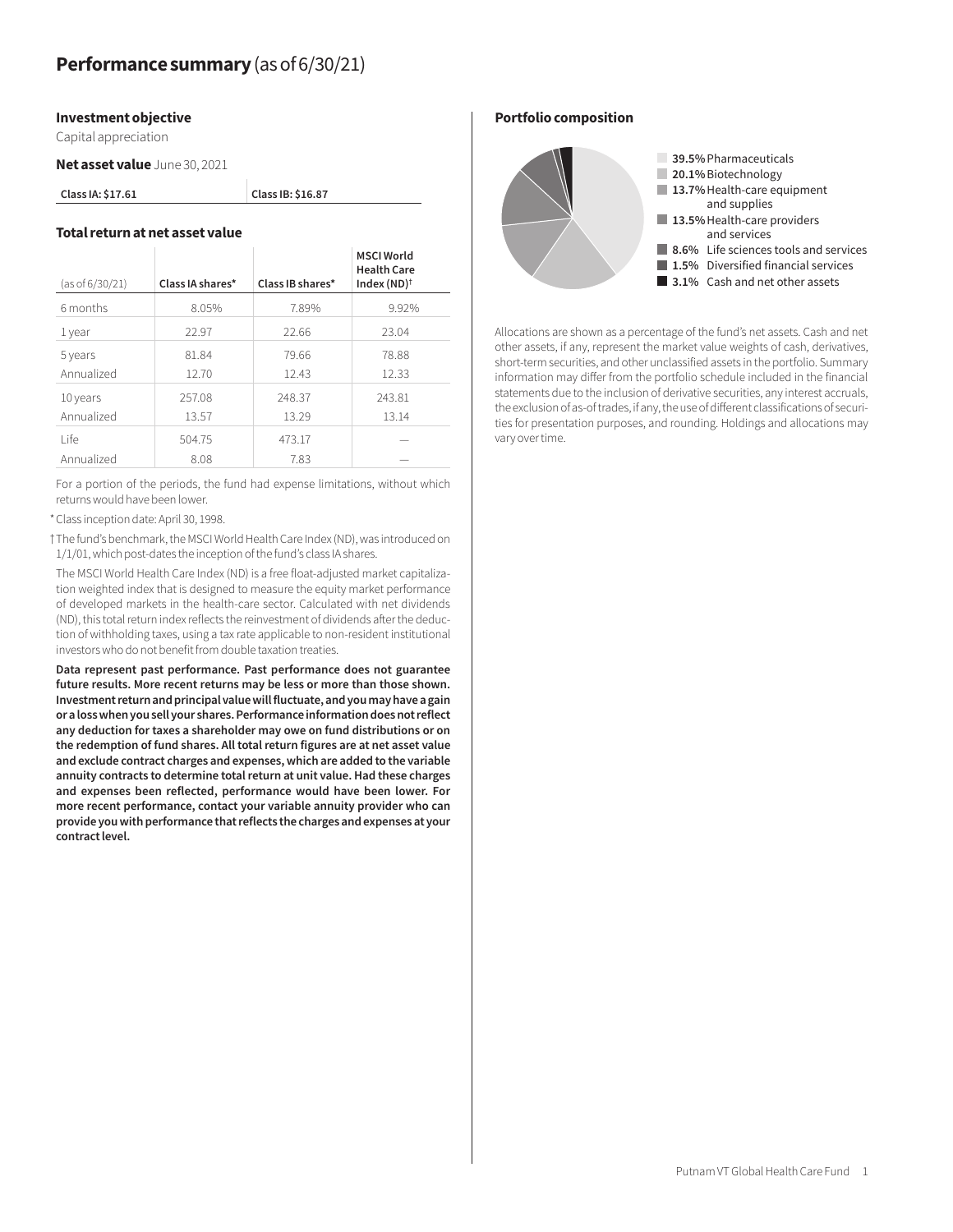# **Understanding your fund's expenses**

*As an investor in a variable annuity product that invests in a registered investment company, you pay ongoing expenses, such as management fees, distribution fees (12b-1 fees), and other expenses. Using the following information, you can estimate how these expenses affect your investment and compare them with the expenses of other funds. You may also pay one-time transaction expenses, which are not shown in this section and would result in higher total expenses. Charges and*  expenses at the insurance company separate account level are not *reflected. For more information, see your fund's prospectus or talk to your financial representative.*

#### **Review your fund's expenses**

The two left-hand columns of the Expenses per \$1,000 table show the expenses you would have paid on a \$1,000 investment in your fund from  $1/1/21$  to  $6/30/21$ . They also show how much a \$1,000 investment would be worth at the close of the period, *assuming actual returns and expenses.* To estimate the ongoing expenses you paid over the period, divide your account value by \$1,000, then multiply the result by the number in the first line for the class of shares you own.

#### **Compare your fund's expenses with those of other funds**

The two right-hand columns of the Expenses per \$1,000 table show your fund's expenses based on a \$1,000 investment, *assuming a hypothetical 5% annualized return.* You can use this information to compare the ongoing expenses (but not transaction expenses or total costs) of investing in the fund with those of other funds. All shareholder reports of mutual funds and funds serving as variable annuity vehicles will provide this information to help you make this comparison. Please note that you cannot use this information to estimate your actual ending account balance and expenses paid during the period.

#### **Expense ratios**

|                                                                       | Class IA | Class IB |
|-----------------------------------------------------------------------|----------|----------|
| Total annual operating expenses for the fiscal<br>year ended 12/31/20 | 0.77%    | 1.02%    |
| Annualized expense ratio for the six-month<br>period ended 6/30/21    | 0.74%    | N 99%    |

Fiscal year expense information in this table is taken from the most recent prospectus, is subject to change, and may differ from that shown for the annualized expense ratio and in the financial highlights of this report.

Expenses are shown as a percentage of average net assets.

#### **Expenses per \$1,000**

|                                     | Expenses and value for a<br>\$1,000 investment, assuming<br>actual returns for the<br>6 months ended 6/30/21 |            | Expenses and value for a<br>\$1,000 investment, assuming<br>return for the 6 months<br>ended 6/30/21 | a hypothetical 5% annualized |
|-------------------------------------|--------------------------------------------------------------------------------------------------------------|------------|------------------------------------------------------------------------------------------------------|------------------------------|
|                                     | Class IA                                                                                                     | Class IB   | Class IA                                                                                             | Class IB                     |
| Expenses paid<br>per \$1,000*†      | \$3.82                                                                                                       | \$5.10     | \$3.71                                                                                               | \$4.96                       |
| Ending value<br>(after<br>expenses) | \$1,080.50                                                                                                   | \$1,078.90 | \$1,021.12                                                                                           | \$1,019.89                   |

\*Expenses for each share class are calculated using the fund's annualized expense ratio for each class, which represents the ongoing expenses as a percentage of average net assets for the six months ended 6/30/21. The expense ratio may differ for each share class.

†Expenses based on actual returns are calculated by multiplying the expense ratio by the average account value for the period; then multiplying the result by the number of days in the period (181); and then dividing that result by the number of days in the year (365). Expenses based on a hypothetical 5% return are calculated by multiplying the expense ratio by the average account value for the six-month period; then multiplying the result by the number of days in the six-month period (181); and then dividing that result by the number of days in the year (365).

### **Your fund's manager**



Portfolio Manager **Michael J. Maguire, CFA,** joined Putnam in 2009 and has been in the investment industry since 2002.

Your fund's manager also manages other accounts advised by Putnam Management or an affiliate, including retail mutual fund counterparts to the funds in Putnam Variable Trust.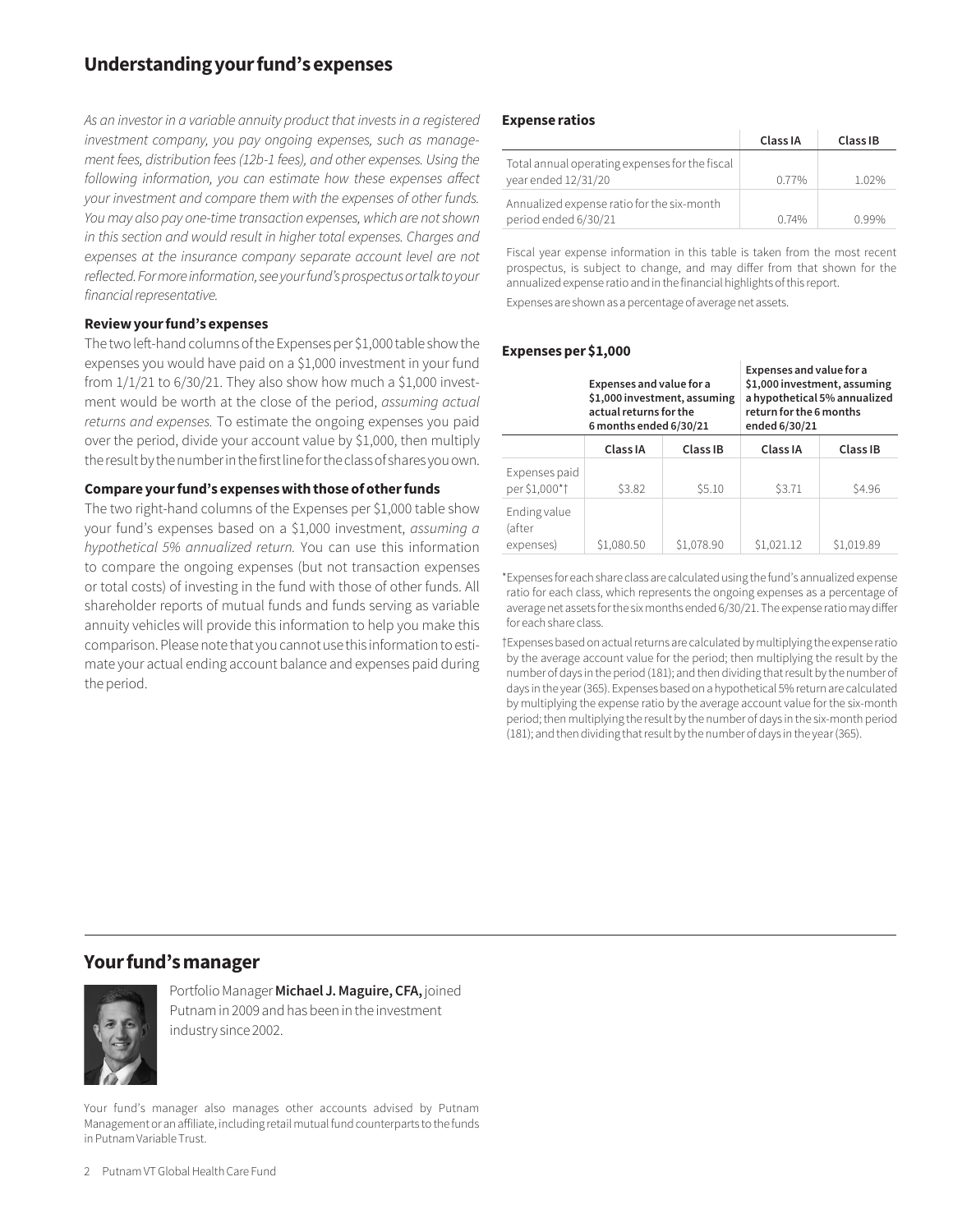# **The fund's portfolio** 6/30/21 (Unaudited)

| COMMON STOCKS (96.4%)*                                            | <b>Shares</b> | Value                    |
|-------------------------------------------------------------------|---------------|--------------------------|
| Biotechnology (20.1%)                                             |               |                          |
| AbbVie, Inc.                                                      | 69,100        | \$7,783,424              |
| Acceleron Pharma, Inc. †                                          | 13,355        | 1,675,919                |
| Alkermes PLC †                                                    | 38,900        | 953,828                  |
| Ascendis Pharma A/S ADR (Denmark) †                               | 29,900        | 3,933,345                |
| Biogen, Inc. †                                                    | 9,949         | 3,445,040                |
| Gilead Sciences, Inc.                                             | 16,400        | 1,129,304                |
| Ironwood Pharmaceuticals, Inc. †                                  | 402,874       | 5,184,988                |
| Mirati Therapeutics, Inc. †                                       | 5,300         | 856,109                  |
| Novavax, Inc. † <b>s</b>                                          | 7,600         | 1,613,556                |
| Regeneron Pharmaceuticals, Inc. †                                 | 3,944         | 2,202,882                |
| Rocket Pharmaceuticals, Inc. 1                                    | 17,409        | 771,045                  |
| Syndax Pharmaceuticals, Inc. <sup>† S</sup>                       | 19,045        | 327,003                  |
| TG Therapeutics, Inc. 1                                           | 10,000        | 387,900                  |
| Turning Point Therapeutics, Inc. †                                | 10,400        | 811,408                  |
| United Therapeutics Corp. †                                       | 8,300         | 1,489,103                |
| Vincerx Pharma, Inc. 1                                            | 20,655        | 268,308                  |
| Vor BioPharma, Inc. †                                             | 25,497        | 475,519                  |
| Diversified financial services (0.9%)                             |               | 33,308,681               |
| Health Sciences Acquisitions Corp. 2                              | 69,005        | 703,851                  |
| Social Capital Suvretta Holdings Corp. I Class A +                | 18,627        | 188,319                  |
| Social Capital Suvretta Holdings Corp. II Class A <sup>+</sup>    | 18,627        | 188,505                  |
| Social Capital Suvretta Holdings Corp. III Class A +              | 18,627        | 188,692                  |
| Social Capital Suvretta Holdings Corp. IV Class A +               | 18,627        | 188,319                  |
|                                                                   |               | 1,457,686                |
| Health-care equipment and supplies (13.7%)<br>Abbott Laboratories | 40,500        | 4,695,165                |
| Danaher Corp.                                                     | 25,400        | 6,816,344                |
| Edwards Lifesciences Corp. †                                      | 33,600        | 3,479,952                |
| InMode, Ltd. (Israel) †                                           | 8,700         | 823,716                  |
| Intuitive Surgical, Inc. 1                                        | 1,800         | 1,655,352                |
| Medtronic PLC                                                     | 30,900        | 3,835,617                |
| Terumo Corp. (Japan)                                              | 14,600        | 591,649                  |
| Zimmer Biomet Holdings, Inc.                                      | 4,700         | 755,854                  |
|                                                                   |               | 22,653,649               |
| Health-care providers and services (13.5%)                        |               |                          |
| AmerisourceBergen Corp.                                           | 11,400        | 1,305,186                |
| Anthem, Inc.                                                      | 11,600        | 4,428,880                |
| Cigna Corp.                                                       | 4,500         | 1,066,815                |
| Humana, Inc.                                                      | 3,000         | 1,328,160                |
| Laboratory Corp. of America Holdings †                            | 2,200         | 606,870                  |
| McKesson Corp.                                                    | 11,900        | 2,275,756                |
| UnitedHealth Group, Inc.                                          | 28,300        | 11,332,452<br>22,344,119 |
| Life sciences tools and services (8.6%)                           |               |                          |
| Bio-Rad Laboratories, Inc. Class A                                | 3,300         | 2,126,157                |
| ICON PLC (Ireland)   \$                                           | 15,200        | 3,141,992                |
| Lonza Group AG (Switzerland)                                      | 3,420         | 2,424,032                |
| Thermo Fisher Scientific, Inc.                                    | 12,800        | 6,457,216                |
| Pharmaceuticals (39.6%)                                           |               | 14,149,397               |
| 4Front Ventures Corp. †                                           | 1,104,361     | 1,391,495                |
| Astellas Pharma, Inc. (Japan)                                     | 47,800        | 832,343                  |
| AstraZeneca PLC (United Kingdom)                                  | 80,259        | 9,640,064                |
| Bristol-Myers Squibb Co.                                          | 40,800        | 2,726,256                |
| Chugai Pharmaceutical Co., Ltd. (Japan)                           | 16,100        | 637,942                  |

| COMMON STOCKS (96.4%)* cont.                                          |                    |              | <b>Shares</b>     | Value                      |
|-----------------------------------------------------------------------|--------------------|--------------|-------------------|----------------------------|
| Pharmaceuticals cont.                                                 |                    |              |                   |                            |
| Columbia Care, Inc. (Canada) †                                        |                    |              | 10,396            | \$48,289                   |
| Daiichi Sankyo Co., Ltd. (Japan)                                      |                    |              | 39,200            | 844,902                    |
| Eisai Co., Ltd. (Japan)                                               |                    |              | 5,900             | 580,202                    |
| Eli Lilly and Co.                                                     |                    |              | 29,300            | 6,724,936                  |
| GlaxoSmithKline PLC (United Kingdom)                                  |                    |              | 94,759            | 1,860,551                  |
| Green Thumb Industries, Inc. 1                                        |                    |              | 12,700            | 419,100                    |
| Innoviva, Inc.†                                                       |                    |              | 308,191           | 4,132,841                  |
| Johnson & Johnson                                                     |                    |              | 52,226            | 8,603,711                  |
| Merck & Co., Inc.                                                     |                    |              | 51,362            | 3,994,423                  |
| Merck KGaA (Germany)                                                  |                    |              | 8,202             | 1,572,617                  |
| Novartis AG (Switzerland)                                             |                    |              | 33,060            | 3,012,828                  |
| Novo Nordisk A/S Class B (Denmark)                                    |                    |              | 20,052            | 1,679,940                  |
| Pfizer, Inc.                                                          |                    |              | 106,703           | 4,178,489                  |
| Roche Holding AG (Switzerland)                                        |                    |              | 12,787            | 4,816,978                  |
| Sanofi (France)                                                       |                    |              | 50,184            | 5,257,922                  |
| Takeda Pharmaceutical Co., Ltd. (Japan)                               |                    |              | 37,800            | 1,265,387                  |
| TerrAscend Corp. (Canada) †                                           |                    |              | 90,700            | 1,038,515                  |
| Trulieve Cannabis Corp. <sup>† S</sup>                                |                    |              | 8,500             | 318,750                    |
|                                                                       |                    |              |                   | 65,578,481                 |
|                                                                       |                    |              |                   |                            |
| Total common stocks (cost \$107,644,009)                              |                    |              |                   | \$159,492,013              |
|                                                                       |                    |              | Units             | Value                      |
| UNITS $(1.1\%)^*$                                                     |                    |              |                   |                            |
| Sarissa Capital Acquisition Corp. †<br>Total units (cost \$1,749,116) |                    |              | 174,129           | \$1,784,823<br>\$1,784,823 |
|                                                                       |                    |              |                   |                            |
| WARRANTS $(-\%)^*$ †                                                  | Expiration<br>date | Strike price | Warrants          | Value                      |
| Palisade Bio, Inc. Ser. K,                                            |                    |              |                   |                            |
| (acquired various dates                                               |                    |              |                   |                            |
| from 1/3/14 to 4/20/17,                                               |                    |              |                   |                            |
| cost \$0)∆∆                                                           | 1/9/22             | \$946.40     | 2,050             |                            |
| Total warrants (cost $\zeta$ -)                                       |                    |              |                   | Ś-                         |
|                                                                       |                    |              | Principal amount/ |                            |
| SHORT-TERM INVESTMENTS (5.5%)*                                        |                    |              | shares            | Value                      |
| Putnam Cash Collateral Pool, LLC 0.09% d                              |                    |              | Shares 4,246,375  | \$4,246,375                |
| Putnam Short Term Investment Fund<br>$ClassP0.09\%L$                  |                    |              | Shares 4,718,990  | 4,718,990                  |
| U.S. Treasury Cash Management Bills<br>0.017%, 9/7/21                 |                    |              | \$100,000         | 99,991                     |
| Total short-term investments (cost \$9,065,362)                       |                    |              |                   | \$9,065,356                |

#### **Key to holding's abbreviations**

ADR American Depository Receipts: represents ownership of foreign securities on deposit with a custodian bank.

#### **Notes to the fund's portfolio**

Unless noted otherwise, the notes to the fund's portfolio are for the close of the fund's reporting period, which ran from January 1, 2021 through June 30, 2021 (the reporting period). Within the following notes to the portfolio, references to "Putnam Management" represent Putnam Investment Management, LLC, the fund's manager, an indirect wholly-owned subsidiary of Putnam Investments, LLC and references to "ASC 820" represent Accounting Standards Codification 820 *Fair Value Measurements and Disclosures*.

\* Percentages indicated are based on net assets of \$165,429,370.

† This security is non-income-producing.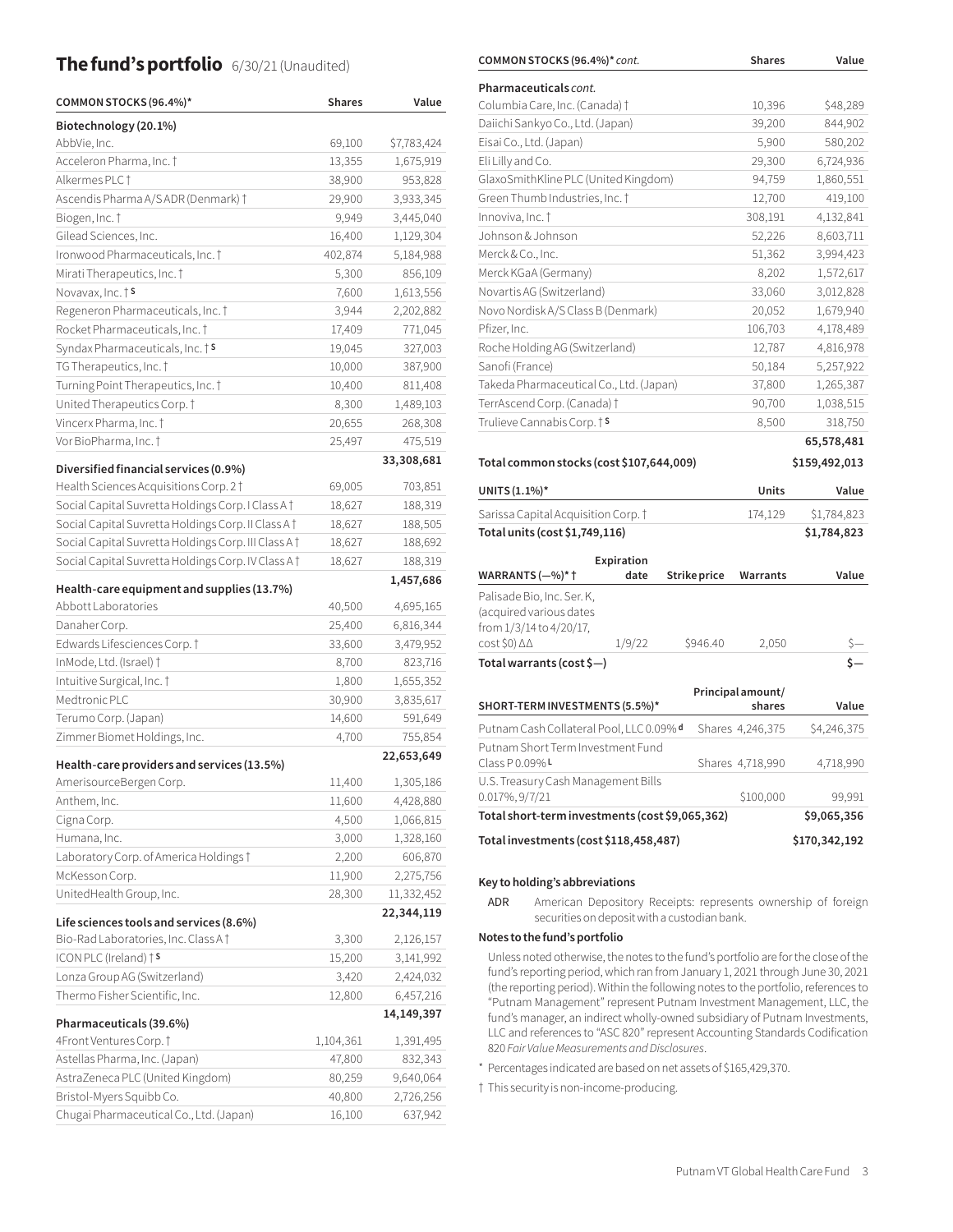- ∆∆ This security is restricted with regard to public resale. The total fair value of this security and any other restricted securities (excluding 144A securities), if any, held at the close of the reporting period was \$0, or less than 0.1% of net assets.
- **<sup>d</sup>** Affiliated company. See Notes 1 and 5 to the financial statements regarding securities lending. The rate quoted in the security description is the annualized 7-day yield of the fund at the close of the reporting period.
- **<sup>L</sup>** Affiliated company (Note 5). The rate quoted in the security description is the annualized 7-day yield of the fund at the close of the reporting period.
- **<sup>S</sup>** Security on loan, in part or in entirety, at the close of the reporting period (Note 1).

At the close of the reporting period, the fund maintained liquid assets totaling \$332,858 to cover certain derivative contracts.

Unless otherwise noted, the rates quoted in Short-term investments security descriptions represent the weighted average yield to maturity.

The dates shown on debt obligations are the original maturity dates.

#### **DIVERSIFICATION BY COUNTRY** ⌂

Distribution of investments by country of risk at the close of the reporting period, excluding collateral received, if any (as a percentage of Portfolio Value):

| <b>United States</b> | 73.4% | Ireland       | 1.9%   |
|----------------------|-------|---------------|--------|
| United Kingdom       | 6.9   | Germany       | 09     |
| Switzerland          | 6.2   | Canada        | 07     |
| Denmark              | 34    | <b>Israel</b> | 0.5    |
| France               | 3.2   | Total         | 100.0% |
| Japan                | 29    |               |        |

⌂ Methodology differs from that used for purposes of complying with the fund's policy regarding investments in securities of foreign issuers, as discussed further in the fund's prospectus.

#### **FORWARD CURRENCY CONTRACTS at 6/30/21 (aggregate face value \$52,479,149) (Unaudited) Unrealized**

| Counterparty                           | Currency             | Contract<br>type* | <b>Delivery</b><br>date | Value     | Aggregate<br>face value | appreciation/<br>(depreciation) |
|----------------------------------------|----------------------|-------------------|-------------------------|-----------|-------------------------|---------------------------------|
| Bank of America N.A.                   |                      |                   |                         |           |                         |                                 |
|                                        | Australian Dollar    | Buy               | 7/21/21                 | \$442,364 | \$444,456               | \$(2,092)                       |
|                                        | <b>British Pound</b> | Sell              | 9/15/21                 | 661,328   | 676,299                 | 14,971                          |
|                                        | Danish Krone         | Sell              | 9/15/21                 | 1,458,642 | 1,496,887               | 38,245                          |
|                                        | Euro                 | Buy               | 9/15/21                 | 4,874,082 | 5,022,977               | (148, 895)                      |
|                                        | Japanese Yen         | Sell              | 8/18/21                 | 1,445,868 | 1,471,565               | 25,697                          |
|                                        | Swiss Franc          | Buy               | 9/15/21                 | 657,867   | 663,317                 | (5,450)                         |
| <b>Barclays Bank PLC</b>               |                      |                   |                         |           |                         |                                 |
|                                        | <b>British Pound</b> | Sell              | 9/15/21                 | 437,057   | 446,936                 | 9,879                           |
|                                        | Euro                 | Buy               | 9/15/21                 | 820,601   | 843,760                 | (23, 159)                       |
|                                        | Japanese Yen         | Buy               | 8/18/21                 | 321,514   | 327,241                 | (5, 727)                        |
| Citibank, N.A.                         |                      |                   |                         |           |                         |                                 |
|                                        | Danish Krone         | Buy               | 9/15/21                 | 446,096   | 480,480                 | (34, 384)                       |
|                                        | Euro                 | Sell              | 9/15/21                 | 448,658   | 461,395                 | 12,737                          |
| <b>Credit Suisse International</b>     |                      |                   |                         |           |                         |                                 |
|                                        | <b>British Pound</b> | Sell              | 9/15/21                 | 1,854,623 | 1,895,307               | 40,684                          |
|                                        | Japanese Yen         | Buy               | 8/18/21                 | 1,068,177 | 1,087,478               | (19, 301)                       |
| Goldman Sachs International            |                      |                   |                         |           |                         |                                 |
|                                        | <b>British Pound</b> | Buy               | 9/15/21                 | 1,551,491 | 1,586,511               | (35,020)                        |
|                                        | Euro                 | Sell              | 9/15/21                 | 1,520,783 | 1,563,882               | 43,099                          |
|                                        | Japanese Yen         | Buy               | 8/18/21                 | 3,743,982 | 3,811,669               | (67, 687)                       |
| HSBC Bank USA, National Association    |                      |                   |                         |           |                         |                                 |
|                                        | <b>British Pound</b> | Buy               | 9/15/21                 | 762,049   | 779,195                 | (17, 146)                       |
|                                        | Canadian Dollar      | Sell              | 7/21/21                 | 707,317   | 714,354                 | 7,037                           |
|                                        | Euro                 | Sell              | 9/15/21                 | 3,893,518 | 4,003,715               | 110,197                         |
|                                        | Swiss Franc          | Buy               | 9/15/21                 | 3,080,766 | 3,175,962               | (95, 196)                       |
| JPMorgan Chase Bank N.A.               |                      |                   |                         |           |                         |                                 |
|                                        | Japanese Yen         | Sell              | 8/18/21                 | 1,454,727 | 1,481,457               | 26,730                          |
|                                        | New Zealand Dollar   | Buy               | 7/21/21                 | 307,269   | 309,821                 | (2, 552)                        |
| Morgan Stanley & Co. International PLC |                      |                   |                         |           |                         |                                 |
|                                        | <b>British Pound</b> | Buy               | 9/15/21                 | 1,702,158 | 1,740,454               | (38, 296)                       |
|                                        | Euro                 | Sell              | 9/15/21                 | 2,823,650 | 2,903,552               | 79,902                          |
| <b>NatWest Markets PLC</b>             |                      |                   |                         |           |                         |                                 |
|                                        | Australian Dollar    | Buy               | 7/21/21                 | 2,714,859 | 2,759,804               | (44, 945)                       |
|                                        | Euro                 | Buy               | 9/15/21                 | 1,559,141 | 1,603,497               | (44, 356)                       |
| State Street Bank and Trust Co.        |                      |                   |                         |           |                         |                                 |
|                                        | <b>British Pound</b> | Sell              | 9/15/21                 | 1,968,626 | 2,013,079               | 44,453                          |
|                                        | Canadian Dollar      | Sell              | 7/21/21                 | 600,912   | 592,391                 | (8,521)                         |
|                                        |                      |                   |                         |           |                         |                                 |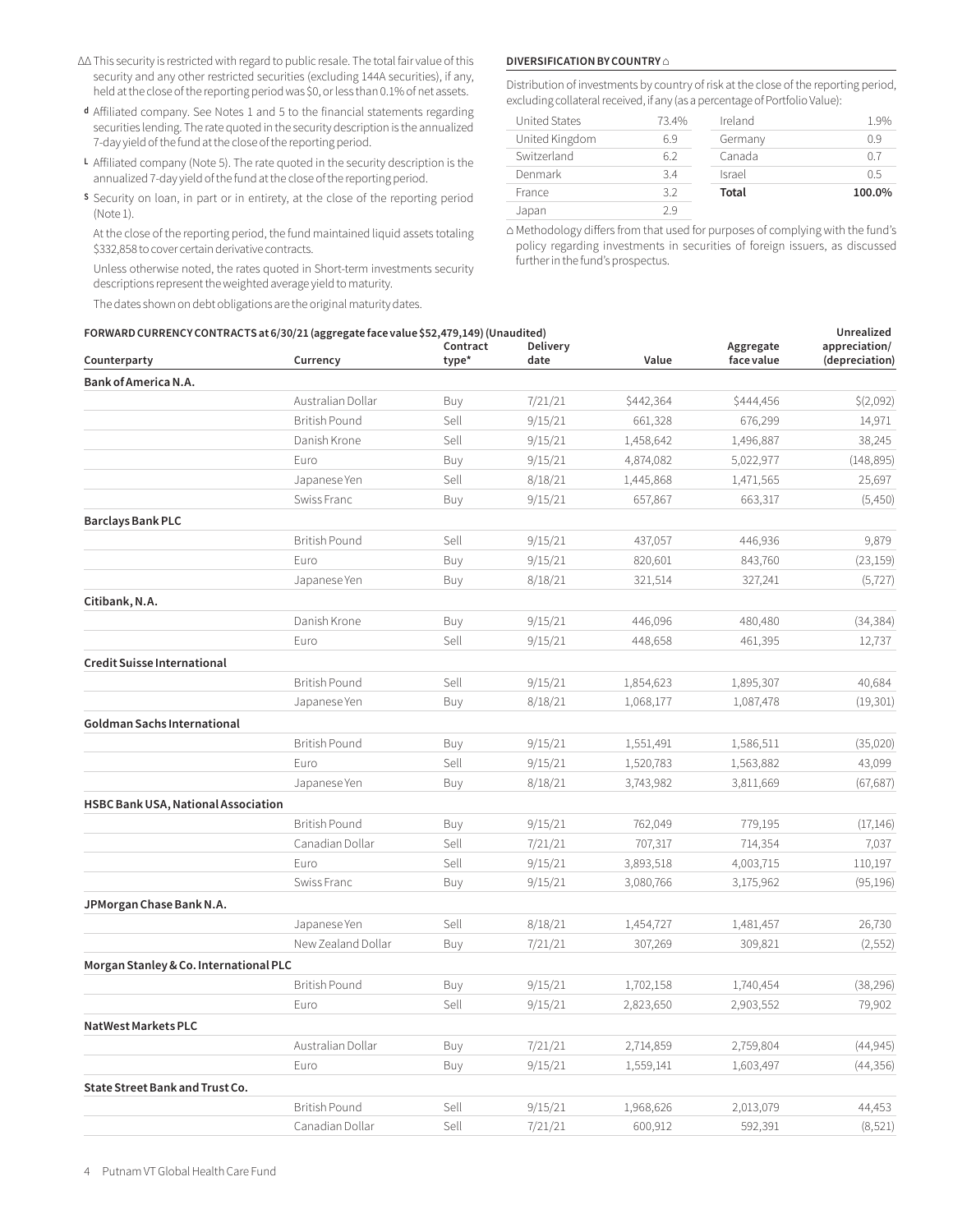| FORWARD CURRENCY CONTRACTS at 6/30/21 (aggregate face value \$52,479,149) (Unaudited) cont. |                      |          |                 |           | Unrealized |                |
|---------------------------------------------------------------------------------------------|----------------------|----------|-----------------|-----------|------------|----------------|
|                                                                                             |                      | Contract | <b>Delivery</b> |           | Aggregate  | appreciation/  |
| Counterparty                                                                                | Currency             | type*    | date            | Value     | face value | (depreciation) |
| State Street Bank and Trust Co. cont.                                                       |                      |          |                 |           |            |                |
|                                                                                             | Euro                 | Sell     | 9/15/21         | \$10,213  | \$10,501   | \$288          |
|                                                                                             | Israeli Shekel       | Sell     | 7/21/21         | 495,326   | 490,469    | (4,857)        |
|                                                                                             | Japanese Yen         | Buy      | 8/18/21         | 1,327,738 | 1,330,995  | (3,257)        |
| <b>Toronto-Dominion Bank</b>                                                                |                      |          |                 |           |            |                |
|                                                                                             | Euro                 | Buy      | 9/15/21         | 416,357   | 428,140    | (11, 783)      |
| <b>UBSAG</b>                                                                                |                      |          |                 |           |            |                |
|                                                                                             | Euro                 | Buy      | 9/15/21         | 805,994   | 828,666    | (22, 672)      |
|                                                                                             | Japanese Yen         | Buy      | 8/18/21         | 839,662   | 854,911    | (15, 249)      |
| WestPac Banking Corp.                                                                       |                      |          |                 |           |            |                |
|                                                                                             | <b>British Pound</b> | Sell     | 9/15/21         | 3,849,674 | 3,936,472  | 86,798         |
|                                                                                             | Euro                 | Buy      | 9/15/21         | 234,901   | 241,554    | (6,653)        |
| Unrealized appreciation                                                                     |                      |          |                 |           |            | 540,717        |
| Unrealized (depreciation)                                                                   |                      |          |                 |           |            | (657, 198)     |
| Total                                                                                       |                      |          |                 |           |            | \$(116, 481)   |

\* The exchange currency for all contracts listed is the United States Dollar.

ASC 820 establishes a three-level hierarchy for disclosure of fair value measurements. The valuation hierarchy is based upon the transparency of inputs to the valuation of the fund's investments. The three levels are defined as follows:

Level 1: Valuations based on quoted prices for identical securities in active markets.

Level 2: Valuations based on quoted prices in markets that are not active or for which all significant inputs are observable, either directly or indirectly.

Level 3: Valuations based on inputs that are unobservable and significant to the fair value measurement.

The following is a summary of the inputs used to value the fund's net assets as of the close of the reporting period:

|                            | Valuation inputs |             |         |  |
|----------------------------|------------------|-------------|---------|--|
| Investments in securities: | Level 1          | Level 2     | Level 3 |  |
| Common stocks*:            |                  |             |         |  |
| Financials                 | \$1,457,686      | $S-$        |         |  |
| Health care                | 158,034,327      |             |         |  |
| Total common stocks        | 159,492,013      | –           |         |  |
| Units                      | 1,784,823        |             |         |  |
| Warrants                   |                  | –           |         |  |
| Short-term investments     | –                | 9,065,356   |         |  |
| Totals by level            | \$161,276,836    | \$9,065,356 |         |  |

|                              | <b>Valuation inputs</b>  |              |         |  |
|------------------------------|--------------------------|--------------|---------|--|
| Other financial instruments: | Level 1                  | Level 2      | Level 3 |  |
| Forward currency contracts   | $\overline{\phantom{a}}$ | \$(116, 481) |         |  |
| Totals by level              | <u>. –</u>               | \$(116, 481) |         |  |

\* Common stock classifications are presented at the sector level, which may differ from the fund's portfolio presentation.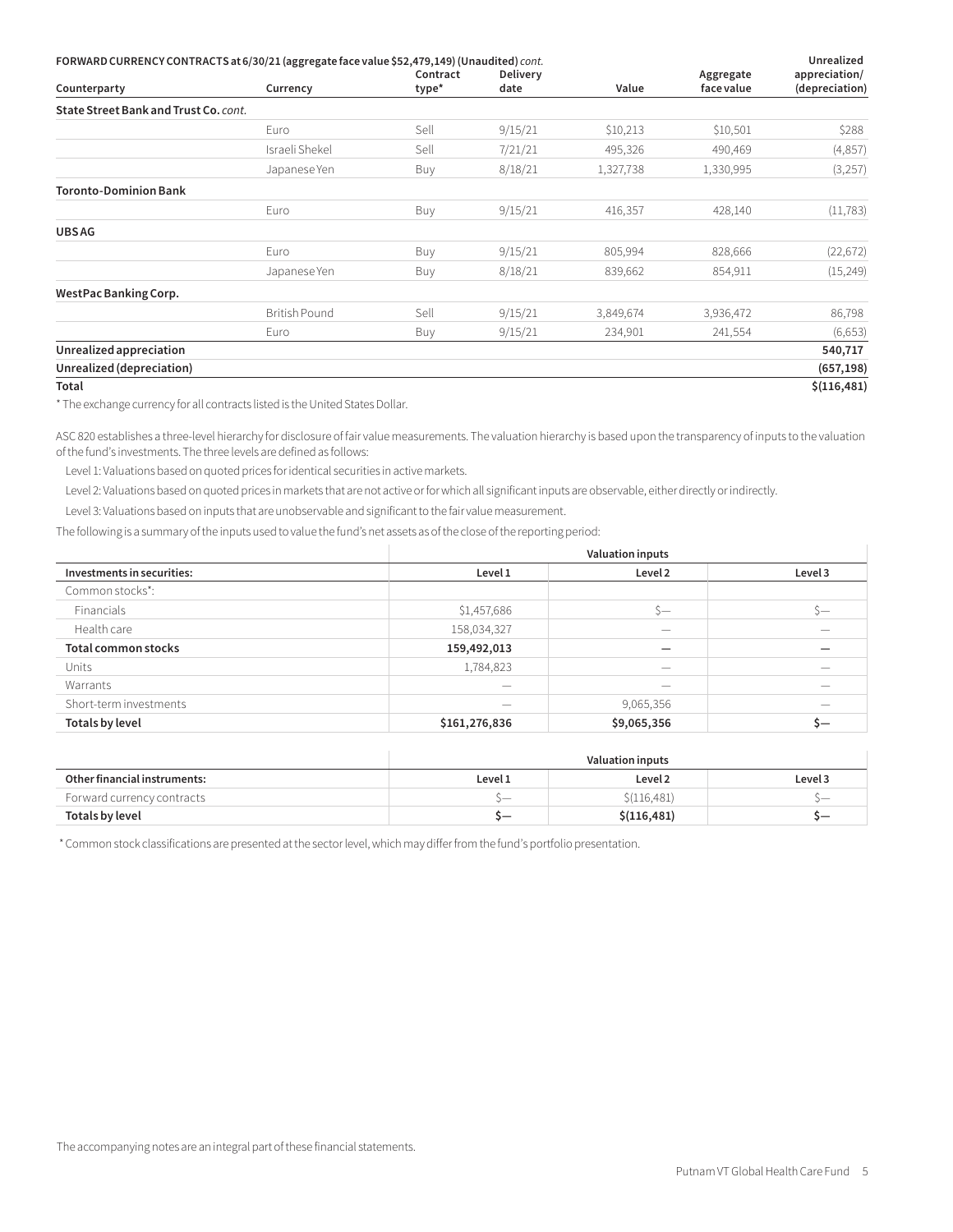# **Statement of assets and liabilities**

6/30/21 (Unaudited)

#### **Assets**

| Investment in securities, at value, including \$4,048,024 of securities on loan (Notes 1 and 8):                    |               |
|---------------------------------------------------------------------------------------------------------------------|---------------|
| Unaffiliated issuers (identified cost \$109,493,122)                                                                | \$161,376,827 |
| Affiliated issuers (identified cost \$8,965,365) (Notes 1 and 5)                                                    | 8,965,365     |
| Cash                                                                                                                | 336,103       |
| Foreign currency (cost \$27,718) (Note 1)                                                                           | 27,581        |
| Dividends, interest and other receivables                                                                           | 153,731       |
| Foreign tax reclaim                                                                                                 | 294,714       |
| Receivable for shares of the fund sold                                                                              | 75,530        |
| Receivable for investments sold                                                                                     | 53,635        |
| Unrealized appreciation on forward currency contracts (Note 1)                                                      | 540,717       |
| <b>Total assets</b>                                                                                                 | 171,824,203   |
| Liabilities                                                                                                         |               |
| Payable for investments purchased                                                                                   | 998,013       |
| Payable for shares of the fund repurchased                                                                          | 259,632       |
| Payable for compensation of Manager (Note 2)                                                                        | 82,356        |
| Payable for custodian fees (Note 2)                                                                                 | 10,993        |
| Payable for investor servicing fees (Note 2)                                                                        | 19,090        |
| Payable for Trustee compensation and expenses (Note 2)                                                              | 65,342        |
| Payable for administrative services (Note 2)                                                                        | 483           |
| Payable for distribution fees (Note 2)                                                                              | 23,724        |
| Unrealized depreciation on forward currency contracts (Note 1)                                                      | 657,198       |
| Collateral on securities loaned, at value (Note 1)                                                                  | 4,246,375     |
| Other accrued expenses                                                                                              | 31,627        |
| <b>Total liabilities</b>                                                                                            | 6,394,833     |
| <b>Net assets</b>                                                                                                   | \$165,429,370 |
| Represented by                                                                                                      |               |
| Paid-in capital (Unlimited shares authorized) (Notes 1 and 4)                                                       | \$103,473,596 |
| Total distributable earnings (Note 1)                                                                               | 61,955,774    |
| Total - Representing net assets applicable to capital shares outstanding                                            | \$165,429,370 |
| Computation of net asset value Class IA                                                                             |               |
| Net assets                                                                                                          | \$48,981,549  |
| Number of shares outstanding                                                                                        | 2,781,375     |
| Net asset value, offering price and redemption price per share (net assets divided by number of shares outstanding) | \$17.61       |
| Computation of net asset value Class IB                                                                             |               |
| Net assets                                                                                                          | \$116,447,821 |
| Number of charge outctanding                                                                                        | G 003 777     |

Number of shares outstanding 6,903,777 Net asset value, offering price and redemption price per share (net assets divided by number of shares outstanding) \$16.87

The accompanying notes are an integral part of these financial statements.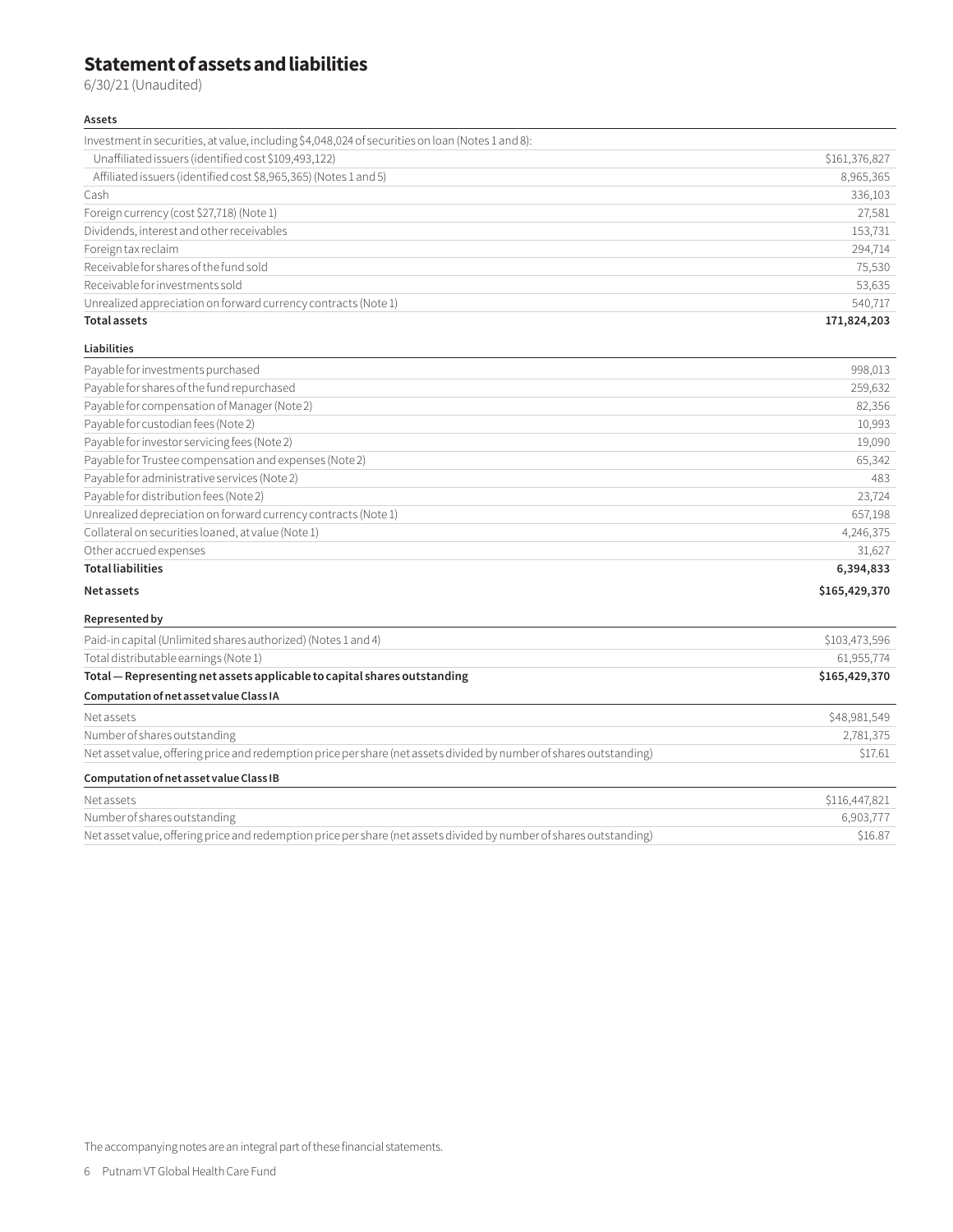# **Statement of operations**

Six months ended 6/30/21 (Unaudited)

| <b>Investment income</b> |  |
|--------------------------|--|
|--------------------------|--|

| Dividends (net of foreign tax of \$115,986)                                                     | \$1,520,354  |
|-------------------------------------------------------------------------------------------------|--------------|
| Interest (including interest income of \$2,048 from investments in affiliated issuers) (Note 5) | 2,129        |
| Securities lending (net of expenses) (Notes 1 and 5)                                            | 4,415        |
| Total investment income                                                                         | 1,526,898    |
| <b>Expenses</b>                                                                                 |              |
| Compensation of Manager (Note 2)                                                                | 487,245      |
| Investor servicing fees (Note 2)                                                                | 56,220       |
| Custodian fees (Note 2)                                                                         | 11,957       |
| Trustee compensation and expenses (Note 2)                                                      | 3,524        |
| Distribution fees (Note 2)                                                                      | 139,501      |
| Administrative services (Note 2)                                                                | 1,432        |
| Other                                                                                           | 31,164       |
| <b>Total expenses</b>                                                                           | 731,043      |
| Expense reduction (Note 2)                                                                      | (8)          |
| Net expenses                                                                                    | 731,035      |
| Net investment income                                                                           | 795,863      |
| Realized and unrealized gain (loss)                                                             |              |
| Net realized gain (loss) on:                                                                    |              |
| Securities from unaffiliated issuers (Notes 1 and 3)                                            | 10,339,035   |
| Foreign currency transactions (Note 1)                                                          | 8,639        |
| Forward currency contracts (Note 1)                                                             | 40,581       |
| Written options (Note 1)                                                                        | 21,312       |
| Total net realized gain                                                                         | 10,409,567   |
| Change in net unrealized appreciation (depreciation) on:                                        |              |
| Securities from unaffiliated issuers                                                            | 1,538,994    |
| Assets and liabilities in foreign currencies                                                    | (15, 855)    |
| Forward currency contracts                                                                      | (410, 633)   |
| Total change in net unrealized appreciation                                                     | 1,112,506    |
| Net gain on investments                                                                         | 11,522,073   |
| Net increase in net assets resulting from operations                                            | \$12,317,936 |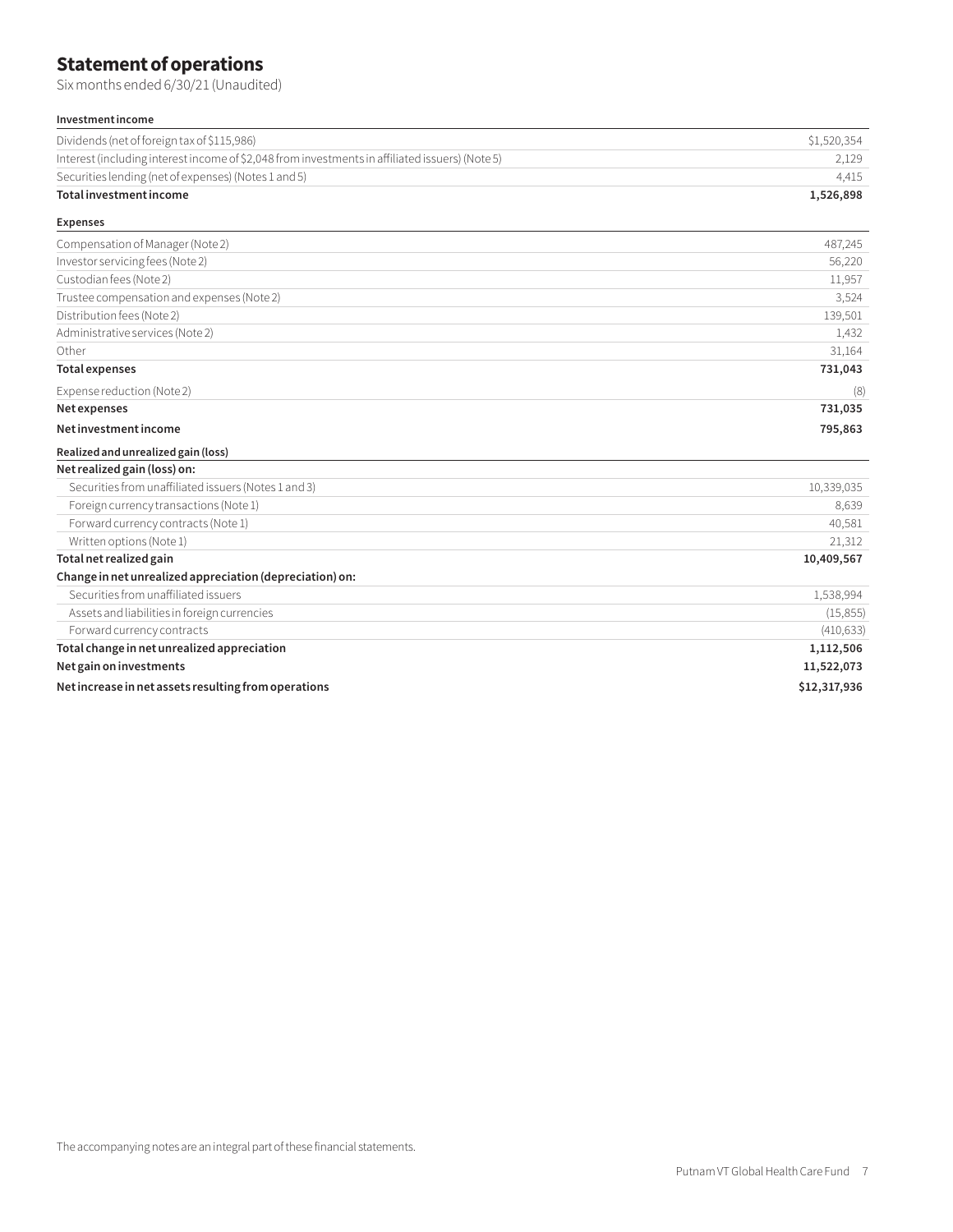# **Statement of changes in net assets**

|                                                                                                       | Six months<br>ended<br>$6/30/21*$ | Year ended<br>12/31/20 |
|-------------------------------------------------------------------------------------------------------|-----------------------------------|------------------------|
| Increase in net assets                                                                                |                                   |                        |
| Operations:                                                                                           |                                   |                        |
| Net investment income                                                                                 | \$795,863                         | \$1,144,930            |
| Net realized gain on investments and foreign currency transactions                                    | 10,409,567                        | 13,033,381             |
| Change in net unrealized appreciation of investments and assets and liabilities in foreign currencies | 1,112,506                         | 7,917,705              |
| Net increase in net assets resulting from operations                                                  | 12,317,936                        | 22,096,016             |
| Distributions to shareholders (Note 1):                                                               |                                   |                        |
| From ordinary income                                                                                  |                                   |                        |
| Net investment income                                                                                 |                                   |                        |
| Class IA                                                                                              | (621, 964)                        | (315, 414)             |
| Class IB                                                                                              | (1,265,779)                       | (484, 317)             |
| Net realized short-term gain on investments                                                           |                                   |                        |
| Class IA                                                                                              | (1, 124, 719)                     | (964, 192)             |
| Class IB                                                                                              | (2,746,740)                       | (2, 194, 016)          |
| From net realized long-term gain on investments                                                       |                                   |                        |
| Class IA                                                                                              | (2,599,292)                       | (3,046,435)            |
| Class IB                                                                                              | (6, 347, 882)                     | (6,932,156)            |
| Increase from capital share transactions (Note 4)                                                     | 9,527,255                         | 1,839,742              |
| Total increase in net assets                                                                          | 7,138,815                         | 9,999,228              |
| Net assets:                                                                                           |                                   |                        |
| Beginning of period                                                                                   | 158,290,555                       | 148,291,327            |
| End of period                                                                                         | \$165,429,370                     | \$158,290,555          |

\* Unaudited.

The accompanying notes are an integral part of these financial statements.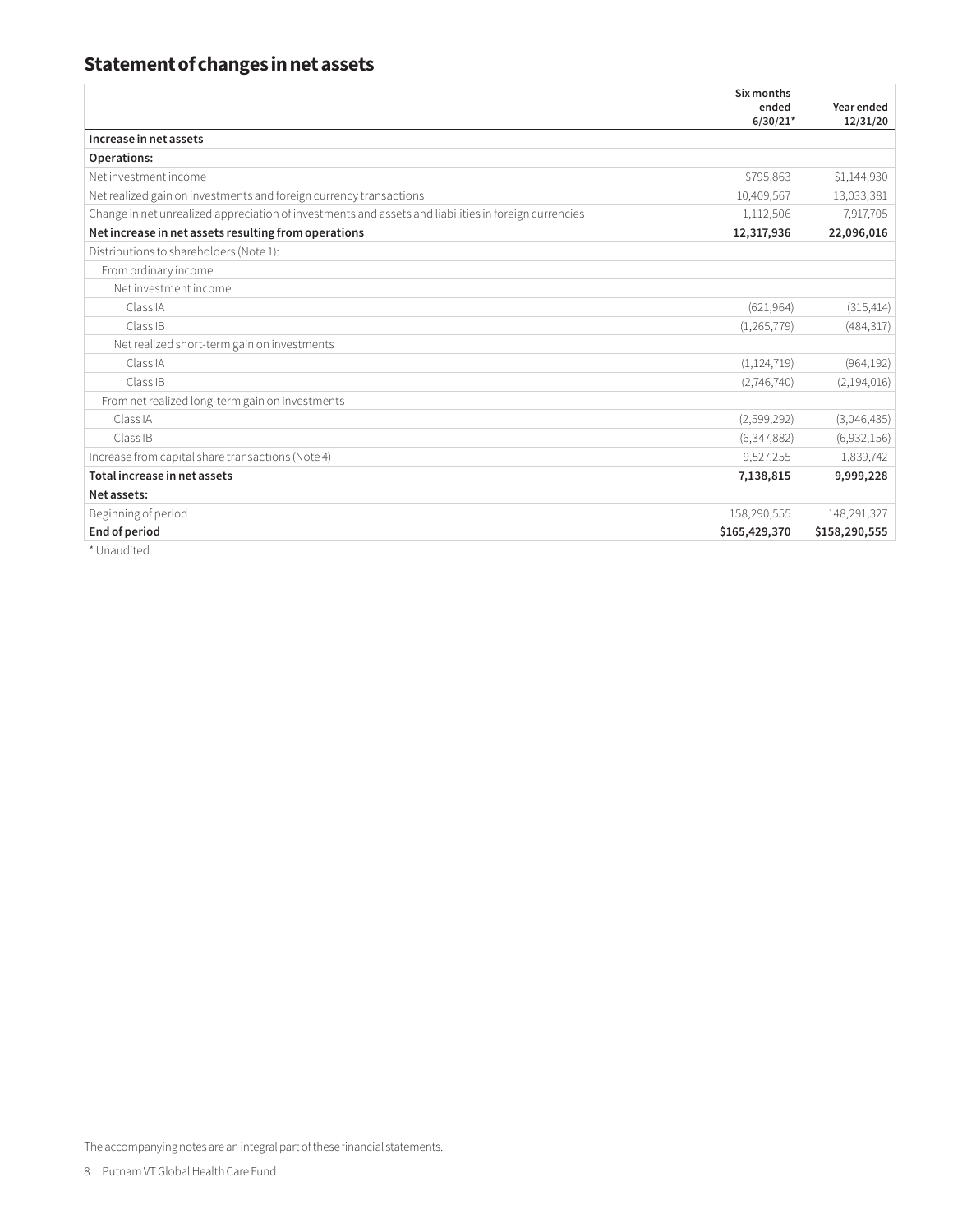# **Financial highlights** (For a common share outstanding throughout the period)

| <b>INVESTMENT OPERATIONS:</b> |                                      |                                           | <b>LESS DISTRIBUTIONS:</b>                                            |                                  | RATIOS AND SUPPLEMENTAL DATA: |                                       |                            |                                |                                        |                                            |                                                  |                                                                    |                       |
|-------------------------------|--------------------------------------|-------------------------------------------|-----------------------------------------------------------------------|----------------------------------|-------------------------------|---------------------------------------|----------------------------|--------------------------------|----------------------------------------|--------------------------------------------|--------------------------------------------------|--------------------------------------------------------------------|-----------------------|
| Period ended                  | Net asset value, beginning of period | Net investment income (loss) <sup>a</sup> | gain (loss)<br>unrealized<br>and<br>Netrealized and<br>on investments | Total from investment operations | From net investment income    | From net realized gain on investments | <b>Total distributions</b> | Net asset value, end of period | Total return at net asset value (%)b,c | Netassets, end of period<br>(in thousands) | Ratio of expenses to average<br>netassets (%)b,d | Ratio of net investment income (loss)<br>to average net assets (%) | Portfolioturnover (%) |
| Class IA                      |                                      |                                           |                                                                       |                                  |                               |                                       |                            |                                |                                        |                                            |                                                  |                                                                    |                       |
| 6/30/21                       | \$17.97                              | .10                                       | 1.22                                                                  | 1.32                             | (.24)                         | (1.44)                                | (1.68)                     | \$17.61                        | $8.05*$                                | \$48,982                                   | $.37*$                                           | $.58*$                                                             | $36*$                 |
| 12/31/20                      | 17.32                                | .16                                       | 2.17                                                                  | 2.33                             | (.12)                         | (1.56)                                | (1.68)                     | 17.97                          | 16.47                                  | 48,233                                     | .77                                              | .96                                                                | 82                    |
| 12/31/19                      | 13.92                                | .15                                       | 3.97                                                                  | 4.12                             | (.04)                         | (.68)                                 | (.72)                      | 17.32                          | 30.58                                  | 46,266                                     | .77                                              | 1.01                                                               | 86                    |
| 12/31/18                      | 16.92                                | .11                                       | (.17)                                                                 | (.06)                            | (.21)                         | (2.73)                                | (2.94)                     | 13.92                          | (.29)                                  | 40,061                                     | .77                                              | .69                                                                | 54                    |
| 12/31/17                      | 16.10                                | .13                                       | 2.29                                                                  | 2.42                             | (.14)                         | (1.46)                                | (1.60)                     | 16.92                          | 15.60                                  | 45,157                                     | .78                                              | .79                                                                | 60                    |
| 12/31/16                      | 20.52                                | .13                                       | (2.41)                                                                | (2.28)                           | $\overline{\phantom{m}}$      | (2.14)                                | (2.14)                     | 16.10                          | (11.14)                                | 44,197                                     | .77e                                             | .78e                                                               | 24                    |
| Class IB                      |                                      |                                           |                                                                       |                                  |                               |                                       |                            |                                |                                        |                                            |                                                  |                                                                    |                       |
| 6/30/21                       | \$17.27                              | .08                                       | 1.16                                                                  | 1.24                             | (.20)                         | (1.44)                                | (1.64)                     | \$16.87                        | $7.89*$                                | \$116,448                                  | $.49*$                                           | $.46*$                                                             | $36*$                 |
| 12/31/20                      | 16.70                                | .11                                       | 2.10                                                                  | 2.21                             | (.08)                         | (1.56)                                | (1.64)                     | 17.27                          | 16.28                                  | 110,058                                    | 1.02                                             | .71                                                                | 82                    |
| 12/31/19                      | 13.44                                | .11                                       | 3.83                                                                  | 3.94                             | $\overline{\phantom{m}}$      | (.68)                                 | (.68)                      | 16.70                          | 30.29                                  | 102,025                                    | 1.02                                             | .76                                                                | 86                    |
| 12/31/18                      | 16.44                                | .07                                       | (.18)                                                                 | (.11)                            | (.16)                         | (2.73)                                | (2.89)                     | 13.44                          | (.59)                                  | 88,885                                     | 1.02                                             | .45                                                                | 54                    |
| 12/31/17                      | 15.68                                | .09                                       | 2.22                                                                  | 2.31                             | (.09)                         | (1.46)                                | (1.55)                     | 16.44                          | 15.30                                  | 97,792                                     | 1.03                                             | .54                                                                | 60                    |
| 12/31/16                      | 20.09                                | .09                                       | (2.36)                                                                | (2.27)                           | $\qquad \qquad -$             | (2.14)                                | (2.14)                     | 15.68                          | (11.35)                                | 93,369                                     | 1.02 <sup>e</sup>                                | .53e                                                               | 24                    |

\* Not annualized.

† Unaudited.

**<sup>a</sup>** Per share net investment income (loss) has been determined on the basis of the weighted average number of shares outstanding during the period.

**<sup>b</sup>** The charges and expenses at the insurance company separate account level are not reflected.

**<sup>c</sup>** Total return assumes dividend reinvestment.

**<sup>d</sup>** Includes amounts paid through expense offset and brokerage/service arrangements, if any (Note 2). Also excludes acquired fund fees and expenses, if any.

**<sup>e</sup>** Reflects a voluntary waiver of certain fund expenses in effect during the period. As a result of such waivers, the expenses of each class reflect a reduction of less than .01% as a percentage of average net assets per share for each class (Note 2).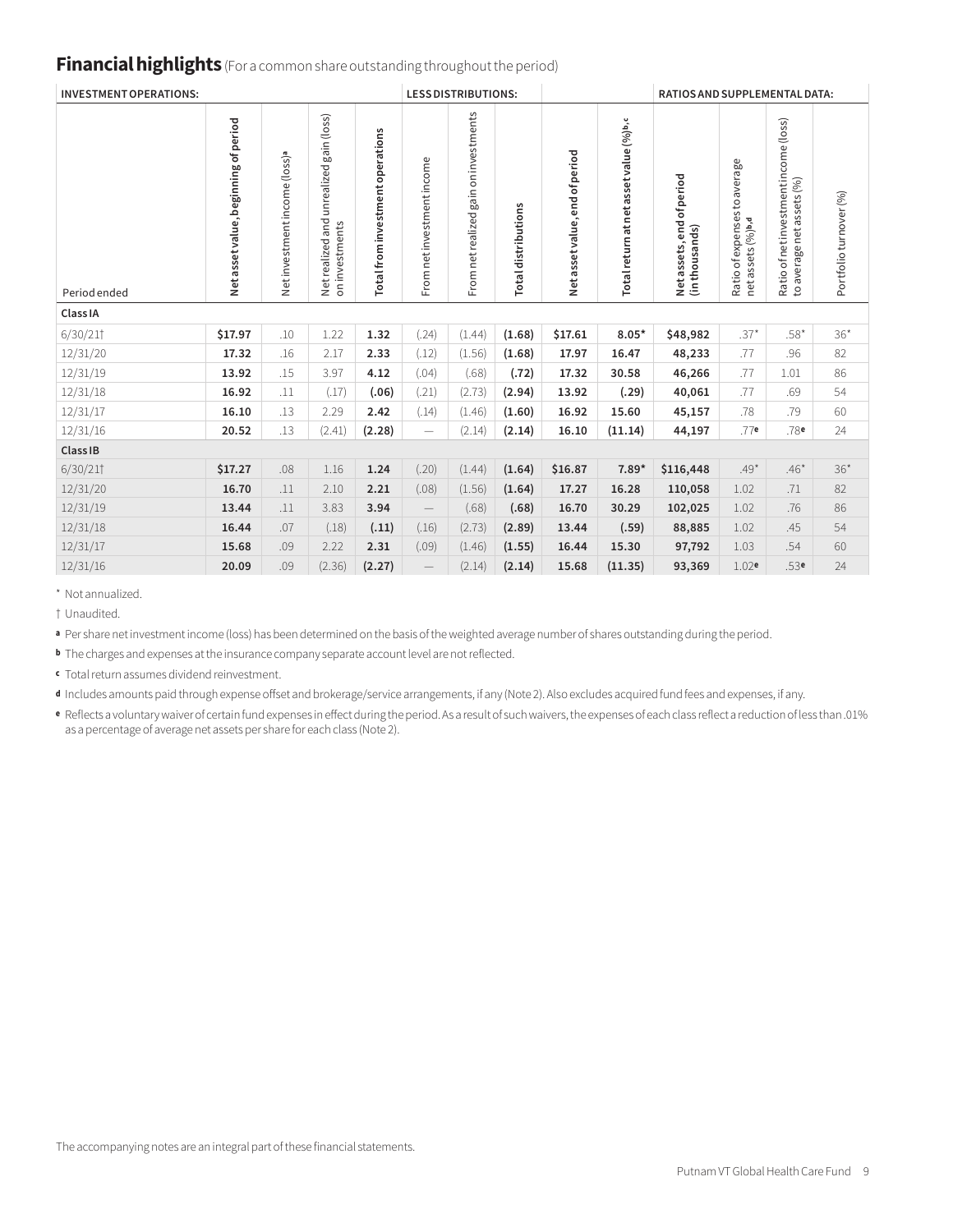## **Notes to financial statements** 6/30/21 (Unaudited)

Within the following Notes to financial statements, references to "State Street" represent State Street Bank and Trust Company, references to "the SEC" represent the Securities and Exchange Commission, references to "Putnam Management" represent Putnam Investment Management, LLC, the fund's manager, an indirect wholly-owned subsidiary of Putnam Investments, LLC and references to "OTC", if any, represent over-the-counter. Unless otherwise noted, the "reporting period" represents the period from January 1, 2021 through June 30, 2021.

Putnam VT Global Health Care Fund (the fund) is a non-diversified series of Putnam Variable Trust (the Trust), a Massachusetts business trust registered under the Investment Company Act of 1940, as amended, as an open-end management investment company. The goal of the fund is to seek capital appreciation. For this non-diversified fund concentrating in the health care industries, the fund invests mainly in common stocks (growth or value stocks or both) of large and midsize companies worldwide that Putnam Management believes have favorable investment potential. Under normal circumstances, the fund invests at least 80% of the fund's net assets in securities of companies in the health care industries. This policy may be changed only after 60 days' notice to shareholders. Potential investments include companies that manufacture health care supplies or provide health care-related services, and companies in the research, development, production and marketing of pharmaceuticals and biotechnology products. The fund may purchase stocks of companies with stock prices that reflect a value lower than that which Putnam Management places on the company. Putnam Management may also consider other factors that it believes will cause the stock price to rise. Putnam Management may consider, among other factors, a company's valuation, financial strength, growth potential, competitive position in its industry, projected future earnings, cash flows and dividends when deciding whether to buy or sell investments. The fund may also use derivatives, such as futures, options, certain foreign currency transactions, warrants and swap contracts, for both hedging and non-hedging purposes, and may engage in short sales of securities.

The fund offers class IA and class IB shares of beneficial interest. Class IA shares are offered at net asset value and are not subject to a distribution fee. Class IB shares are offered at net asset value and pay an ongoing distribution fee, which is identified in Note 2.

In the normal course of business, the fund enters into contracts that may include agreements to indemnify another party under given circumstances. The fund's maximum exposure under these arrangements is unknown as this would involve future claims that may be, but have not yet been, made against the fund. However, the fund's management team expects the risk of material loss to be remote.

The fund has entered into contractual arrangements with an investment adviser, administrator, distributor, shareholder servicing agent and custodian, who each provide services to the fund. Unless expressly stated otherwise, shareholders are not parties to, or intended beneficiaries of these contractual arrangements, and these contractual arrangements are not intended to create any shareholder right to enforce them against the service providers or to seek any remedy under them against the service providers, either directly or on behalf of the fund.

Under the fund's Amended and Restated Agreement and Declaration of Trust, any claims asserted against or on behalf of the Putnam Funds, including claims against Trustees and Officers, must be brought in state and federal courts located within the Commonwealth of Massachusetts.

#### **Note 1 — Significant accounting policies**

The following is a summary of significant accounting policies consistently followed by the fund in the preparation of its financial statements. The preparation of financial statements is in conformity with accounting principles generally accepted in the United States of America and requires management to make estimates and assumptions that affect the reported amounts of assets and liabilities in the financial statements and the reported amounts of increases and decreases in net assets from operations. Actual results could differ from those estimates. Subsequent events after the Statement of assets and liabilities date through the date that the financial statements were issued have been evaluated in the preparation of the financial statements.

Investment income, realized and unrealized gains and losses and expenses of the fund are borne pro-rata based on the relative net assets of each class to the total net assets of the fund, except that each class bears expenses unique to that class (including the distribution fees applicable to such classes). Each class votes as a class only with respect to its own distribution plan or other matters on which a class vote is required by law or determined by the Trustees. If the fund were liquidated, shares of each class would receive their pro-rata share of the net

and have delegated responsibility for valuing the fund's assets in accordance with

class of shares.

these procedures to Putnam Management. Putnam Management has established an internal Valuation Committee that is responsible for making fair value determinations, evaluating the effectiveness of the pricing policies of the fund and reporting to the Pricing Committee.

assets of the fund. In addition, the Trustees declare separate dividends on each

**Security valuation** Portfolio securities and other investments are valued using policies and procedures adopted by the Board of Trustees. The Trustees have formed a Pricing Committee to oversee the implementation of these procedures

Investments for which market quotations are readily available are valued at the last reported sales price on their principal exchange, or official closing price for certain markets, and are classified as Level 1 securities under Accounting Standards Codification 820 *Fair Value Measurements and Disclosures* (ASC 820). If no sales are reported, as in the case of some securities that are traded OTC, a security is valued at its last reported bid price and is generally categorized as a Level 2 security.

Investments in open-end investment companies (excluding exchange-traded funds), if any, which can be classified as Level 1 or Level 2 securities, are valued based on their net asset value. The net asset value of such investment companies equals the total value of their assets less their liabilities and divided by the number of their outstanding shares.

Market quotations are not considered to be readily available for certain debt obligations (including short-term investments with remaining maturities of 60 days or less) and other investments; such investments are valued on the basis of valuations furnished by an independent pricing service approved by the Trustees or dealers selected by Putnam Management. Such services or dealers determine valuations for normal institutional-size trading units of such securities using methods based on market transactions for comparable securities and various relationships, generally recognized by institutional traders, between securities (which consider such factors as security prices, yields, maturities and ratings). These securities will generally be categorized as Level 2.

Many securities markets and exchanges outside the U.S. close prior to the scheduled close of the New York Stock Exchange and therefore the closing prices for securities in such markets or on such exchanges may not fully reflect events that occur after such close but before the scheduled close of the New York Stock Exchange. Accordingly, on certain days, the fund will fair value certain foreign equity securities taking into account multiple factors including movements in the U.S. securities markets, currency valuations and comparisons to the valuation of American Depository Receipts, exchange-traded funds and futures contracts. The foreign equity securities, which would generally be classified as Level 1 securities, will be transferred to Level 2 of the fair value hierarchy when they are valued at fair value. The number of days on which fair value prices will be used will depend on market activity and it is possible that fair value prices will be used by the fund to a significant extent. Securities quoted in foreign currencies, if any, are translated into U.S. dollars at the current exchange rate.

To the extent a pricing service or dealer is unable to value a security or provides a valuation that Putnam Management does not believe accurately reflects the security's fair value, the security will be valued at fair value by Putnam Management in accordance with policies and procedures approved by the Trustees. Certain investments, including certain restricted and illiquid securities and derivatives, are also valued at fair value following procedures approved by the Trustees. These valuations consider such factors as significant market or specific security events such as interest rate or credit quality changes, various relationships with other securities, discount rates, U.S. Treasury, U.S. swap and credit yields, index levels, convexity exposures, recovery rates, sales and other multiples and resale restrictions. These securities are classified as Level 2 or as Level 3 depending on the priority of the significant inputs.

To assess the continuing appropriateness of fair valuations, the Valuation Committee reviews and affirms the reasonableness of such valuations on a regular basis after considering all relevant information that is reasonably available. Such valuations and procedures are reviewed periodically by the Trustees. The fair value of securities is generally determined as the amount that the fund could reasonably expect to realize from an orderly disposition of such securities over a reasonable period of time. By its nature, a fair value price is a good faith estimate of the value of a security in a current sale and does not reflect an actual market price, which may be different by a material amount.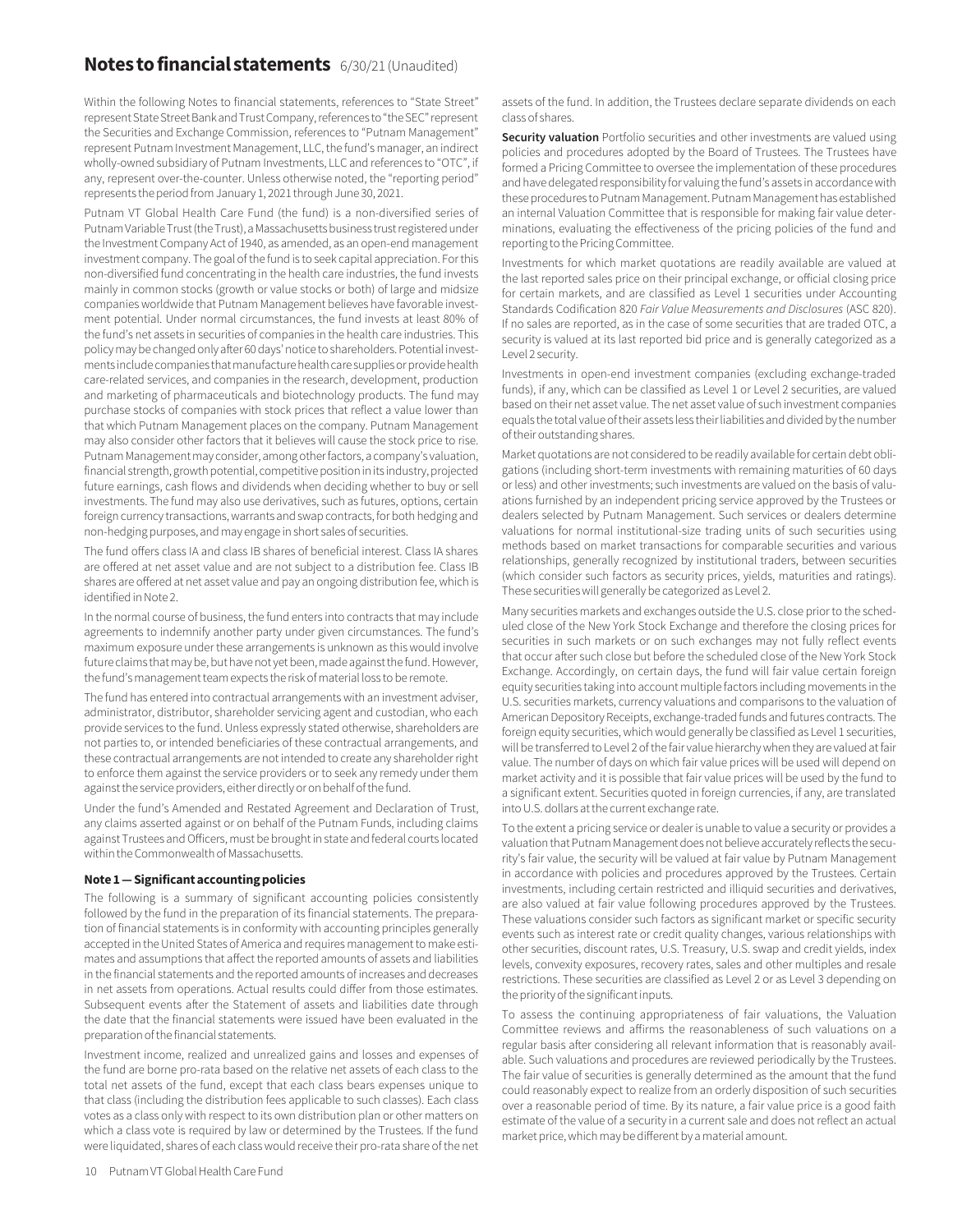**Security transactions and related investment income** Security transactions are recorded on the trade date (the date the order to buy or sell is executed). Gains or losses on securities sold are determined on the identified cost basis.

Interest income, net of any applicable withholding taxes, if any, and including amortization and accretion of premiums and discounts on debt securities, is recorded on the accrual basis. Dividend income, net of any applicable withholding taxes, is recognized on the ex-dividend date except that certain dividends from foreign securities, if any, are recognized as soon as the fund is informed of the ex-dividend date. Non-cash dividends, if any, are recorded at the fair value of the securities received. Dividends representing a return of capital or capital gains, if any, are reflected as a reduction of cost and/or as a realized gain.

**Foreign currency translation** The accounting records of the fund are maintained in U.S. dollars. The fair value of foreign securities, currency holdings, and other assets and liabilities is recorded in the books and records of the fund after translation to U.S. dollars based on the exchange rates on that day. The cost of each security is determined using historical exchange rates. Income and withholding taxes are translated at prevailing exchange rates when earned or incurred. The fund does not isolate that portion of realized or unrealized gains or losses resulting from changes in the foreign exchange rate on investments from fluctuations arising from changes in the market prices of the securities. Such gains and losses are included with the net realized and unrealized gain or loss on investments. Net realized gains and losses on foreign currency transactions represent net realized exchange gains or losses on disposition of foreign currencies, currency gains and losses realized between the trade and settlement dates on securities transactions and the difference between the amount of investment income and foreign withholding taxes recorded on the fund's books and the U.S. dollar equivalent amounts actually received or paid. Net unrealized appreciation and depreciation of assets and liabilities in foreign currencies arise from changes in the value of assets and liabilities other than investments at the period end, resulting from changes in the exchange rate.

**Options contracts** The fund uses options contracts to gain exposure to securities and to manage downside risks.

The potential risk to the fund is that the change in value of options contracts may not correspond to the change in value of the hedged instruments. In addition, losses may arise from changes in the value of the underlying instruments if there is an illiquid secondary market for the contracts, if interest or exchange rates move unexpectedly or if the counterparty to the contract is unable to perform. Realized gains and losses on purchased options are included in realized gains and losses on investment securities. If a written call option is exercised, the premium originally received is recorded as an addition to sales proceeds. If a written put option is exercised, the premium originally received is recorded as a reduction to the cost of investments.

Exchange-traded options are valued at the last sale price or, if no sales are reported, the last bid price for purchased options and the last ask price for written options. OTC traded options are valued using prices supplied by dealers.

Options on swaps are similar to options on securities except that the premium paid or received is to buy or grant the right to enter into a previously agreed upon interest rate or credit default contract. Forward premium swap option contracts include premiums that have extended settlement dates. The delayed settlement of the premiums is factored into the daily valuation of the option contracts. In the case of interest rate cap and floor contracts, in return for a premium, ongoing payments between two parties are based on interest rates exceeding a specified rate, in the case of a cap contract, or falling below a specified rate in the case of a floor contract.

Written option contracts outstanding at period end, if any, are listed after the fund's portfolio**.**

**Forward currency contracts** The fund buys and sells forward currency contracts, which are agreements between two parties to buy and sell currencies at a set price on a future date. These contracts are used to hedge foreign exchange risk.

The U.S. dollar value of forward currency contracts is determined using current forward currency exchange rates supplied by a quotation service. The fair value of the contract will fluctuate with changes in currency exchange rates. The contract is marked to market daily and the change in fair value is recorded as an unrealized gain or loss. The fund records a realized gain or loss equal to the difference between the value of the contract at the time it was opened and the value at the time it was closed when the contract matures or by delivery of the currency. The fund could be exposed to risk if the value of the currency changes unfavorably, if the counterparties to the contracts are unable to meet the terms of their contracts or if the fund is unable to enter into a closing position. Risks may exceed amounts recognized on the Statement of assets and liabilities.

Forward currency contracts outstanding at period end, if any, are listed after the fund's portfolio.

**Master agreements** The fund is a party to ISDA (International Swaps and Derivatives Association, Inc.) Master Agreements (Master Agreements) with certain counterparties that govern OTC derivative and foreign exchange contracts entered into from time to time. The Master Agreements may contain provisions regarding, among other things, the parties' general obligations, representations, agreements, collateral requirements, events of default and early termination. With respect to certain counterparties, in accordance with the terms of the Master Agreements, collateral pledged to the fund is held in a segregated account by the fund's custodian and, with respect to those amounts which can be sold or repledged, is presented in the fund's portfolio.

Collateral pledged by the fund is segregated by the fund's custodian and identified in the fund's portfolio. Collateral can be in the form of cash or debt securities issued by the U.S. Government or related agencies or other securities as agreed to by the fund and the applicable counterparty. Collateral requirements are determined based on the fund's net position with each counterparty.

Termination events applicable to the fund may occur upon a decline in the fund's net assets below a specified threshold over a certain period of time. Termination events applicable to counterparties may occur upon a decline in the counterparty's long-term and short-term credit ratings below a specified level. In each case, upon occurrence, the other party may elect to terminate early and cause settlement of all derivative and foreign exchange contracts outstanding, including the payment of any losses and costs resulting from such early termination, as reasonably determined by the terminating party. Any decision by one or more of the fund's counterparties to elect early termination could impact the fund's future derivative activity.

At the close of the reporting period, the fund had a net liability position of \$316,791 on open derivative contracts subject to the Master Agreements. There was no collateral pledged by the fund at period end for these agreements.

**Securities lending** The fund may lend securities, through its agent, to qualified borrowers in order to earn additional income. The loans are collateralized by cash in an amount at least equal to the fair value of the securities loaned. The fair value of securities loaned is determined daily and any additional required collateral is allocated to the fund on the next business day. The remaining maturities of the securities lending transactions are considered overnight and continuous. The risk of borrower default will be borne by the fund's agent; the fund will bear the risk of loss with respect to the investment of the cash collateral. Income from securities lending, net of expenses, is included in investment income on the Statement of operations. Cash collateral is invested in Putnam Cash Collateral Pool, LLC, a limited liability company managed by an affiliate of Putnam Management. Investments in Putnam Cash Collateral Pool, LLC are valued at its closing net asset value each business day. There are no management fees charged to Putnam Cash Collateral Pool, LLC. At the close of the reporting period, the fund received cash collateral of \$4,246,375 and the value of securities loaned amounted to \$4,048,024.

**Interfund lending** The fund, along with other Putnam funds, may participate in an interfund lending program pursuant to an exemptive order issued by the SEC. This program allows the fund to borrow from or lend to other Putnam funds that permit such transactions. Interfund lending transactions are subject to each fund's investment policies and borrowing and lending limits. Interest earned or paid on the interfund lending transaction will be based on the average of certain current market rates. During the reporting period, the fund did not utilize the program.

**Lines of credit** The fund participates, along with other Putnam funds, in a \$317.5 million unsecured committed line of credit and a \$235.5 million unsecured uncommitted line of credit, both provided by State Street. Borrowings may be made for temporary or emergency purposes, including the funding of shareholder redemption requests and trade settlements. Interest is charged to the fund based on the fund's borrowing at a rate equal to 1.25% plus the higher of (1) the Federal Funds rate and (2) the Overnight Bank Funding Rate for the committed line of credit and 1.30% plus the higher of (1) the Federal Funds rate and (2) the Overnight Bank Funding Rate for the uncommitted line of credit. A closing fee equal to 0.04% of the committed line of credit and 0.04% of the uncommitted line of credit has been paid by the participating funds. In addition, a commitment fee of 0.21% per annum on any unutilized portion of the committed line of credit is allocated to the participating funds based on their relative net assets and paid quarterly. During the reporting period, the fund had no borrowings against these arrangements.

**Federal taxes** It is the policy of the fund to distribute all of its taxable income within the prescribed time period and otherwise comply with the provisions of the Internal Revenue Code of 1986, as amended (the Code), applicable to regulated investment companies.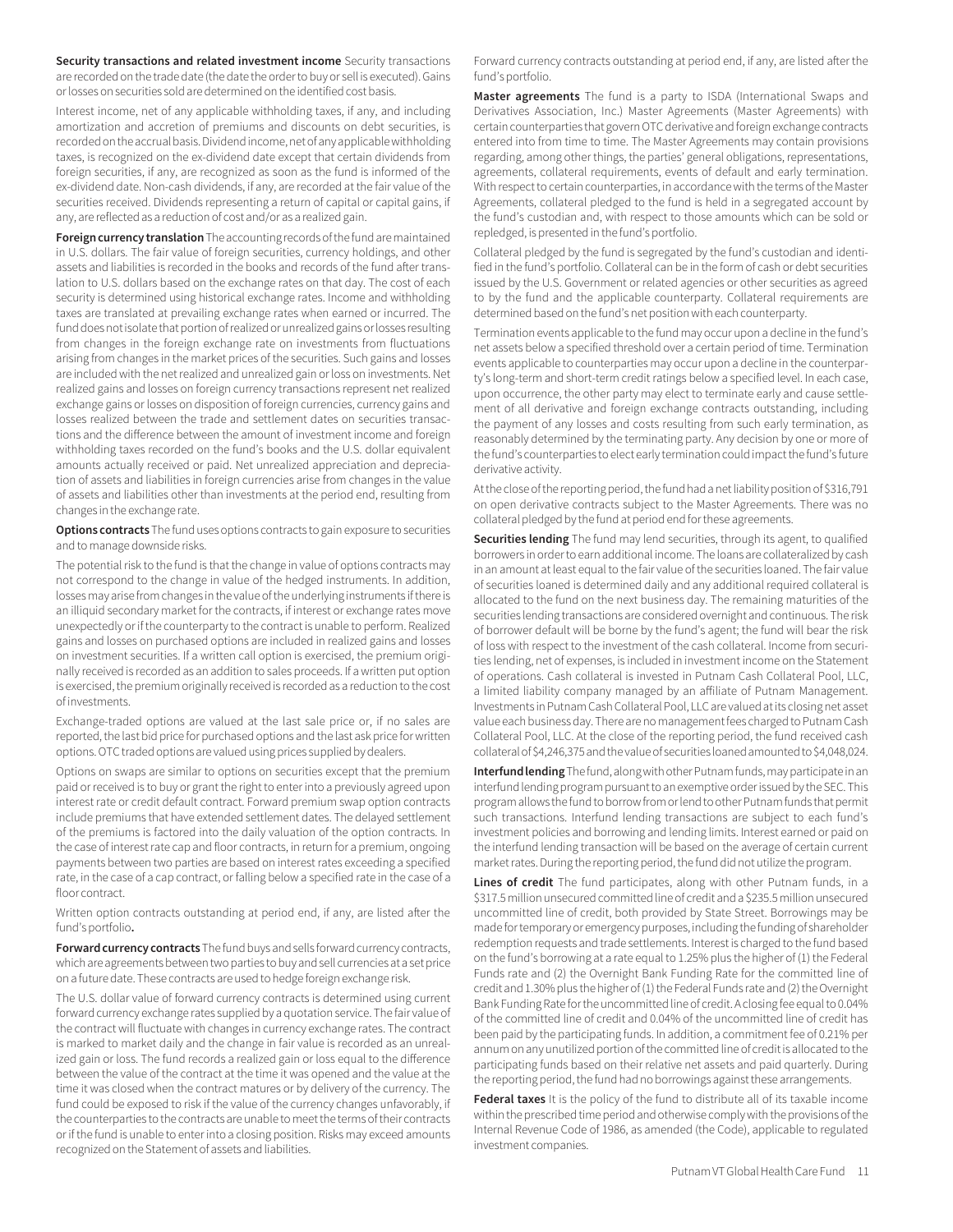The fund is subject to the provisions of Accounting Standards Codification 740 *Income Taxes* (ASC 740). ASC 740 sets forth a minimum threshold for financial statement recognition of the benefit of a tax position taken or expected to be taken in a tax return. The fund did not have a liability to record for any unrecognized tax benefits in the accompanying financial statements. No provision has been made for federal taxes on income, capital gains or unrealized appreciation on securities held nor for excise tax on income and capital gains. Each of the fund's federal tax returns for the prior three fiscal years remains subject to examination by the Internal Revenue Service.

The fund may also be subject to taxes imposed by governments of countries in which it invests. Such taxes are generally based on either income or gains earned or repatriated. The fund accrues and applies such taxes to net investment income, net realized gains and net unrealized gains as income and/or capital gains are earned. In some cases, the fund may be entitled to reclaim all or a portion of such taxes, and such reclaim amounts, if any, are reflected as an asset on the fund's books. In many cases, however, the fund may not receive such amounts for an extended period of time, depending on the country of investment.

Tax cost of investments includes adjustments to net unrealized appreciation (depreciation) which may not necessarily be final tax cost basis adjustments, but closely approximate the tax basis unrealized gains and losses that may be realized and distributed to shareholders. The aggregate identified cost on a tax basis is \$119,217,930, resulting in gross unrealized appreciation and depreciation of \$52,382,132 and \$1,374,351, respectively, or net unrealized appreciation of \$51,007,781.

**Distributions to shareholders** Distributions to shareholders from net investment income are recorded by the fund on the ex-dividend date. Distributions from capital gains, if any, are recorded on the ex-dividend date and paid at least annually. The amount and character of income and gains to be distributed are determined in accordance with income tax regulations, which may differ from generally accepted accounting principles. Dividend sources are estimated at the time of declaration. Actual results may vary. Any non-taxable return of capital cannot be determined until final tax calculations are completed after the end of the fund's fiscal year. Reclassifications are made to the fund's capital accounts to reflect income and gains available for distribution (or available capital loss carryovers) under income tax regulations.

**Expenses of the Trust** Expenses directly charged or attributable to any fund will be paid from the assets of that fund. Generally, expenses of the Trust will be allocated among and charged to the assets of each fund on a basis that the Trustees deem fair and equitable, which may be based on the relative assets of each fund or the nature of the services performed and relative applicability to each fund.

**Beneficial interest** At the close of the reporting period, insurance companies or their separate accounts were record owners of all but a de minimis number of the shares of the fund. Approximately 34.4% of the fund is owned by accounts of one insurance company.

#### **Note 2 — Management fee, administrative services and other transactions**

The fund pays Putnam Management a management fee (based on the fund's average net assets and computed and paid monthly) at annual rates that may vary based on the average of the aggregate net assets of all open-end mutual funds sponsored by Putnam Management (excluding net assets of funds that are invested in, or that are invested in by, other Putnam funds to the extent necessary to avoid "double counting" of those assets). Such annual rates may vary as follows:

| 0.780% | of the first \$5 billion,     |
|--------|-------------------------------|
| 0.730% | of the next \$5 billion,      |
| 0.680% | of the next \$10 billion,     |
| 0.630% | of the next \$10 billion,     |
| 0.580% | of the next \$50 billion,     |
| 0.560% | of the next \$50 billion,     |
| 0.550% | of the next \$100 billion and |
| 0.545% | of any excess thereafter.     |
|        |                               |

For the reporting period, the management fee represented an effective rate (excluding the impact from any expense waivers in effect) of 0.303% of the fund's average net assets.

Putnam Management has contractually agreed, through April 30, 2023, to waive fees and/or reimburse the fund's expenses to the extent necessary to limit the cumulative expenses of the fund, exclusive of brokerage, interest, taxes, investment-related expenses, extraordinary expenses, acquired fund fees and expenses and payments under the fund's investor servicing contract, investment management contract and distribution plan, on a fiscal year-to-date basis to an annual rate of 0.20% of the fund's average net assets over such fiscal year-to-date period. During the reporting period, the fund's expenses were not reduced as a result of this limit.

Putnam Investments Limited (PIL), an affiliate of Putnam Management, is authorized by the Trustees to manage a separate portion of the assets of the fund as determined by Putnam Management from time to time. PIL did not manage any portion of the assets of the fund during the reporting period. If Putnam Management were to engage the services of PIL, Putnam Management would pay a quarterly sub-management fee to PIL for its services at an annual rate of 0.35% of the average net assets of the portion of the fund managed by PIL.

The Putnam Advisory Company, LLC (PAC), an affiliate of Putnam Management, is authorized by the Trustees to manage a separate portion of the assets of the fund, as designated from time to time by Putnam Management or PIL. PAC did not manage any portion of the assets of the fund during the reporting period. If Putnam Management or PIL were to engage the services of PAC, Putnam Management or PIL, as applicable, would pay a quarterly sub-advisory fee to PAC for its services at the annual rate of 0.35% of the average net assets of the portion of the fund's assets for which PAC is engaged as sub-adviser.

The fund reimburses Putnam Management an allocated amount for the compensation and related expenses of certain officers of the fund and their staff who provide administrative services to the fund. The aggregate amount of all such reimbursements is determined annually by the Trustees.

Custodial functions for the fund's assets are provided by State Street. Custody fees are based on the fund's asset level, the number of its security holdings and transaction volumes.

Putnam Investor Services, Inc., an affiliate of Putnam Management, provides investor servicing agent functions to the fund. Putnam Investor Services, Inc. was paid a monthly fee for investor servicing at an annual rate of 0.07% of the fund's average daily net assets. During the reporting period, the expenses for each class of shares related to investor servicing fees were as follows:

| Class IA | \$16,837 |
|----------|----------|
| Class IB | 39.383   |
| Total    | \$56,220 |

The fund has entered into expense offset arrangements with Putnam Investor Services, Inc. and State Street whereby Putnam Investor Services, Inc.'s and State Street's fees are reduced by credits allowed on cash balances. For the reporting period, the fund's expenses were reduced by \$8 under the expense offset arrangements.

Each Independent Trustee of the fund receives an annual Trustee fee, of which \$105, as a quarterly retainer, has been allocated to the fund, and an additional fee for each Trustees meeting attended. Trustees also are reimbursed for expenses they incur relating to their services as Trustees.

The fund has adopted a Trustee Fee Deferral Plan (the Deferral Plan) which allows the Trustees to defer the receipt of all or a portion of Trustees fees payable on or after July 1, 1995. The deferred fees remain invested in certain Putnam funds until distribution in accordance with the Deferral Plan.

The fund has adopted an unfunded noncontributory defined benefit pension plan (the Pension Plan) covering all Trustees of the fund who have served as a Trustee for at least five years and were first elected prior to 2004. Benefits under the Pension Plan are equal to 50% of the Trustee's average annual attendance and retainer fees for the three years ended December 31, 2005. The retirement benefit is payable during a Trustee's lifetime, beginning the year following retirement, for the number of years of service through December 31, 2006. Pension expense for the fund is included in Trustee compensation and expenses in the Statement of operations. Accrued pension liability is included in Payable for Trustee compensation and expenses in the Statement of assets and liabilities. The Trustees have terminated the Pension Plan with respect to any Trustee first elected after 2003.

The fund has adopted a distribution plan (the Plan) with respect to its class IB shares pursuant to Rule 12b–1 under the Investment Company Act of 1940. The purpose of the Plan is to compensate Putnam Retail Management Limited Partnership, an indirect wholly-owned subsidiary of Putnam Investments, LLC, for services provided and expenses incurred in distributing shares of the fund. The Plan provides for payment by the fund to Putnam Retail Management Limited Partnership at an annual rate of up to 0.35% of the average net assets attributable to the fund's class IB shares. The Trustees have approved payment by the fund at an annual rate of 0.25% of the average net assets attributable to the fund's class IB shares. The expenses related to distribution fees during the reporting period are included in Distribution fees in the Statement of operations.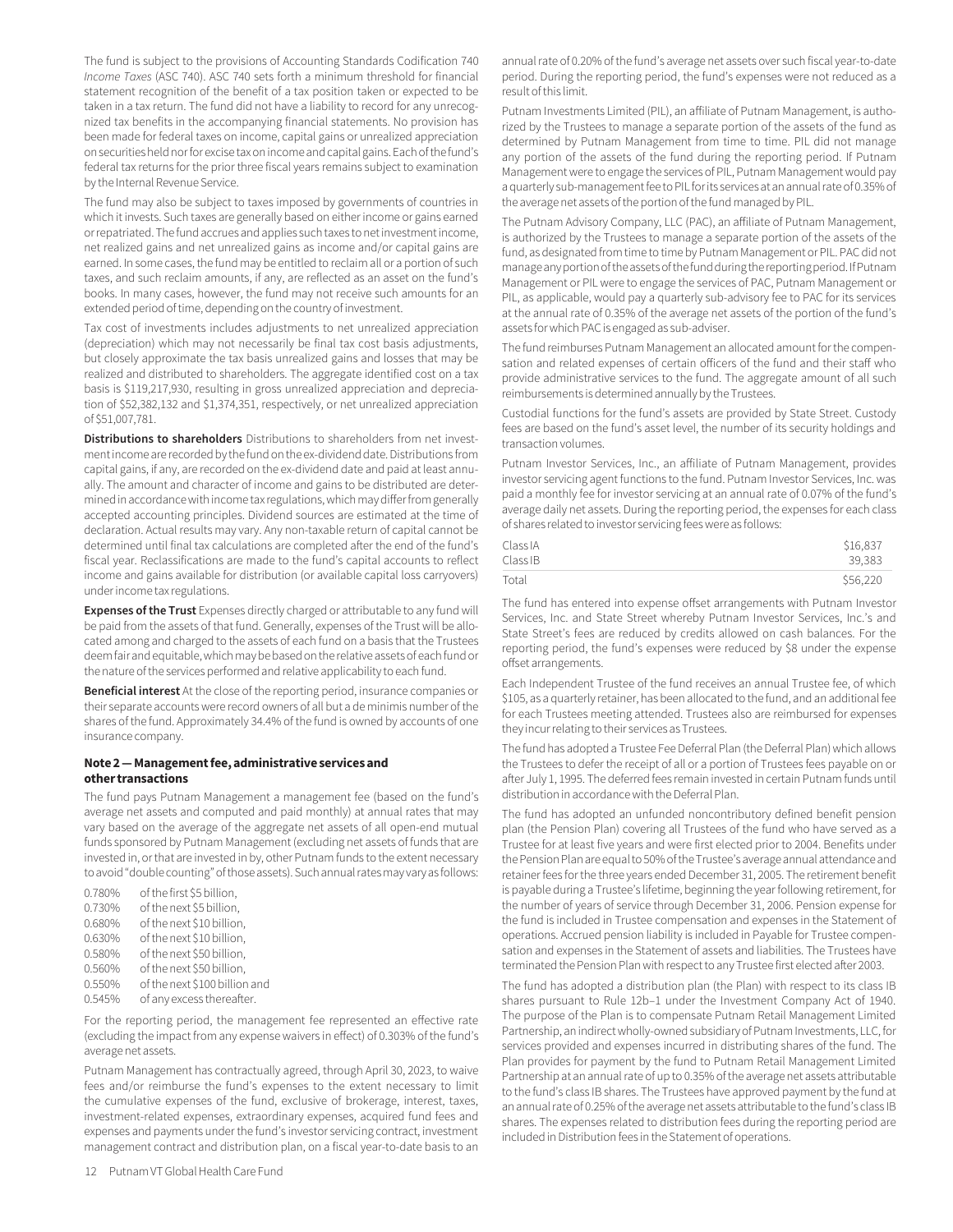#### **Note 3 — Purchases and sales of securities**

During the reporting period, the cost of purchases and the proceeds from sales, excluding short-term investments, were as follows:

|                                           | Cost of<br>purchases | Proceeds<br>from sales |
|-------------------------------------------|----------------------|------------------------|
| Investments in securities (Long-term)     | \$55,321,076         | \$59,911,261           |
| U.S. government securities<br>(Long-term) |                      |                        |
| Total                                     | \$55,321,076         | \$59,911,261           |

The fund may purchase or sell investments from or to other Putnam funds in the ordinary course of business, which can reduce the fund's transaction costs, at prices determined in accordance with SEC requirements and policies approved by the Trustees. During the reporting period, purchases or sales of long-term securities from or to other Putnam funds, if any, did not represent more than 5% of the fund's total cost of purchases and/or total proceeds from sales.

#### **Note 4 — Capital shares**

At the close of the reporting period, there were an unlimited number of shares of beneficial interest authorized. Subscriptions and redemptions are presented at the omnibus level. Transactions in capital shares were as follows:

|                                                                   | Class IA shares          |             |                     |              |               | Class IB shares          |                     |                |
|-------------------------------------------------------------------|--------------------------|-------------|---------------------|--------------|---------------|--------------------------|---------------------|----------------|
|                                                                   | Six months ended 6/30/21 |             | Year ended 12/31/20 |              |               | Six months ended 6/30/21 | Year ended 12/31/20 |                |
|                                                                   | <b>Shares</b>            | Amount      | <b>Shares</b>       | Amount       | <b>Shares</b> | Amount                   | <b>Shares</b>       | Amount         |
| Shares sold                                                       | 80,530                   | \$1,407,710 | 112,008             | \$1,794,003  | 244,241       | \$4,134,815              | 833,800             | \$13,052,351   |
| Shares issued in connection with<br>reinvestment of distributions | 265,809                  | 4,345,975   | 314,392             | 4,326,041    | 661,162       | 10,360,401               | 725,868             | 9,610,489      |
|                                                                   | 346,339                  | 5,753,685   | 426,400             | 6,120,044    | 905,403       | 14,495,216               | 1,559,668           | 22,662,840     |
| Shares repurchased                                                | (248, 369)               | (4,378,254) | (414, 536)          | (6,824,638)  | (375, 568)    | (6, 343, 392)            | (1, 293, 565)       | (20, 118, 504) |
| Net increase (decrease)                                           | 97,970                   | \$1,375,431 | 11,864              | \$(704, 594) | 529,835       | \$8,151,824              | 266,103             | \$2,544,336    |

#### **Note 5 — Affiliated transactions**

Transactions during the reporting period with any company which is under common ownership or control were as follows:

| Name of affiliate                        | Fair value as of<br>12/31/20 | Purchase cost | Sale proceeds | Investment income | Shares outstanding<br>and fair value as of<br>6/30/21 |
|------------------------------------------|------------------------------|---------------|---------------|-------------------|-------------------------------------------------------|
| Short-term investments                   |                              |               |               |                   |                                                       |
| Putnam Cash Collateral Pool, LLC*        | \$2,609,775                  | \$32,564,013  | \$30,927,413  | \$1,799           | \$4,246,375                                           |
| Putnam Short Term Investment<br>$Fund**$ | 4,337,567                    | 18,421,266    | 18,039,843    | 2.048             | 4,718,990                                             |
| <b>Total Short-term investments</b>      | \$6,947,342                  | \$50,985,279  | \$48,967,256  | \$3,847           | \$8,965,365                                           |

\*No management fees are charged to Putnam Cash Collateral Pool, LLC (Note 1). Investment income shown is included in securities lending income on the Statement of operations. There were no realized or unrealized gains or losses during the period.

\*\*Management fees charged to Putnam Short Term Investment Fund have been waived by Putnam Management. There were no realized or unrealized gains or losses during the period.

#### **Note 6 — Market, credit and other risks**

In the normal course of business, the fund trades financial instruments and enters into financial transactions where risk of potential loss exists due to changes in the market (market risk) or failure of the contracting party to the transaction to perform (credit risk). The fund may be exposed to additional credit risk that an institution or other entity with which the fund has unsettled or open transactions will default. Investments in foreign securities involve certain risks, including those related to economic instability, unfavorable political developments, and currency fluctuations. The fund concentrates a majority of its investments in the health care sector, which involves more risk than a fund that invests more broadly.

Beginning in January 2020, global financial markets have experienced, and may continue to experience, significant volatility resulting from the spread of a virus known as Covid–19. The outbreak of Covid–19 has resulted in travel and border restrictions, quarantines, supply chain disruptions, lower consumer demand, and general market uncertainty. The effects of Covid–19 have adversely affected, and may continue to adversely affect, the global economy, the economies of certain nations, and individual issuers, all of which may negatively impact the fund's performance.

#### **Note 7 — Summary of derivative activity**

The volume of activity for the reporting period for any derivative type that was held during the period is listed below and was based on an average of the holdings at the end of each fiscal quarter:

| Purchased equity options (contract amount)   |              |
|----------------------------------------------|--------------|
| Written equity options (contract amount)     |              |
| Forward currency contracts (contract amount) | \$54,400,000 |
| Warrants (number of warrants)                | 22,000       |

\*For the reporting period there were no holdings at the end of each fiscal quarter and the transactions were considered minimal.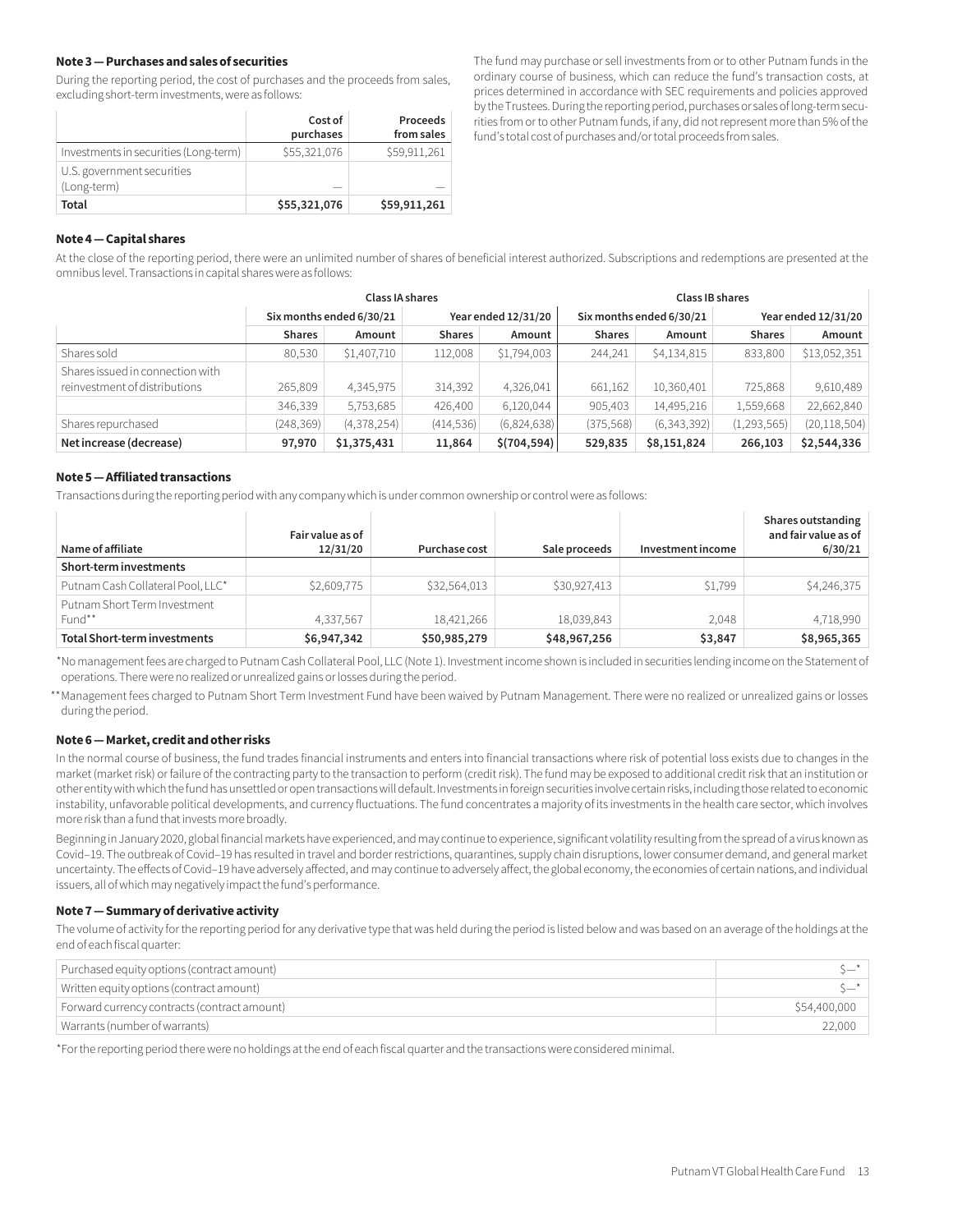The following is a summary of the fair value of derivative instruments as of the close of the reporting period:

#### **Fair value of derivative instruments as of the close of the reporting period**

|                                                                       | Asset derivatives                               |                   |                                                 | Liability derivatives |
|-----------------------------------------------------------------------|-------------------------------------------------|-------------------|-------------------------------------------------|-----------------------|
| Derivatives not accounted for as hedging<br>instruments under ASC 815 | Statement of assets and<br>liabilities location | <b>Fair value</b> | Statement of assets and<br>liabilities location | <b>Fair value</b>     |
| Foreign exchange contracts                                            | Receivables                                     | \$540.717         | Pavables                                        | \$657.198             |
| Total                                                                 |                                                 | \$540,717         |                                                 | \$657,198             |

The following is a summary of realized and change in unrealized gains or losses of derivative instruments in the Statement of operations for the reporting period (Note 1):

#### **Amount of realized gain or (loss) on derivatives recognized in net gain or (loss) on investments**

| Derivatives not accounted for as hedging<br>instruments under ASC 815 | Warrants | Options         | Forward currency<br>contracts | Total        |
|-----------------------------------------------------------------------|----------|-----------------|-------------------------------|--------------|
| Foreign exchange contracts                                            | $\sim$   |                 | \$40.581                      | \$40,581     |
| Equity contracts                                                      |          | (80,160)        | $\overline{\phantom{a}}$      | \$ (80, 160) |
| <b>Total</b>                                                          | —د       | $$^{(80,160)}$$ | \$40,581                      | \$(39, 579)  |

#### **Change in unrealized appreciation or (depreciation) on derivatives recognized in net gain or (loss) on investments**

| Derivatives not accounted for as hedging<br>instruments under ASC 815 | Warrants | Forward currency<br>contracts | Total         |
|-----------------------------------------------------------------------|----------|-------------------------------|---------------|
|                                                                       |          |                               |               |
| Foreign exchange contracts                                            |          | \$ (410, 633)                 | \$ (410, 633) |
| <sup>Equity contracts</sup>                                           |          | –                             |               |
| Total                                                                 | ╮—       | \$(410, 633)                  | \$(410, 633)  |

#### **Note 8 — Offsetting of financial and derivative assets and liabilities**

The following table summarizes any derivatives, repurchase agreements and reverse repurchase agreements, at the end of the reporting period, that are subject to an enforceable master netting agreement or similar agreement. For securities lending transactions or borrowing transactions associated with securities sold short, if any, see Note 1. For financial reporting purposes, the fund does not offset financial assets and financial liabilities that are subject to the master netting agreements in the Statement of assets and liabilities.

|                                                    | 음<br>이 지   | $\cup$     |             | Suiss<br>ationa<br>Credit<br>Interna | Sach<br>onal<br>ਸ਼ੂੰ ਜ਼ੁੱ<br>Goldm<br>Interna | HSBC Bank USA,<br>National Associat |
|----------------------------------------------------|------------|------------|-------------|--------------------------------------|-----------------------------------------------|-------------------------------------|
| Assets:                                            |            |            | ÷.          |                                      |                                               |                                     |
| Forward currency contracts <sup>#</sup>            | \$78,913   | \$9,879    | \$12,737    | \$40,684                             | \$43,099                                      | \$117,234                           |
|                                                    |            |            |             |                                      |                                               |                                     |
| <b>Total Assets</b>                                | \$78,913   | \$9,879    | \$12,737    | \$40,684                             | \$43,099                                      | \$117,234                           |
| Liabilities:                                       |            |            |             |                                      |                                               |                                     |
| Forward currency contracts#                        | 156,437    | 28,886     | 34,384      | 19,301                               | 102,707                                       | 112,342                             |
| <b>Total Liabilities</b>                           | \$156,437  | \$28,886   | \$34,384    | \$19,301                             | \$102,707                                     | \$112,342                           |
| <b>Total Financial and Derivative</b>              |            |            |             |                                      |                                               |                                     |
| <b>Net Assets</b>                                  | \$(77,524) | \$(19,007) | \$(21, 647) | \$21,383                             | \$ (59,608)                                   | \$4,892                             |
| Total collateral received (pledged) <sup>†##</sup> | $S-$       | $S-$       | $S-$        | $S-$                                 | $S-$                                          | $S-$                                |
| Net amount                                         | \$(77,524) | \$(19,007) | \$(21, 647) | \$21,383                             | \$ (59,608)                                   | \$4,892                             |
| Controlled collateral received                     |            |            |             |                                      |                                               |                                     |
| (including TBA commitments)**                      | $S-$       | $S-$       | $S-$        | $S-$                                 | $S-$                                          | $S-$                                |
| Uncontrolled collateral received                   | $S-$       | $S-$       | $S-$        | $s-$                                 | $S-$                                          | $S-$                                |
| Collateral (pledged) (including                    |            |            |             |                                      |                                               |                                     |
| TBA commitments)**                                 | S— I       | S—         | S—          | $S-$                                 | $S-$                                          | $5 -$                               |

\*\* Included with Investments in securities on the Statement of assets and liabilities.

†Additional collateral may be required from certain brokers based on individual agreements.

#Covered by master netting agreement (Note 1).

##Any over-collateralization of total financial and derivative net assets is not shown. Collateral may include amounts related to unsettled agreements.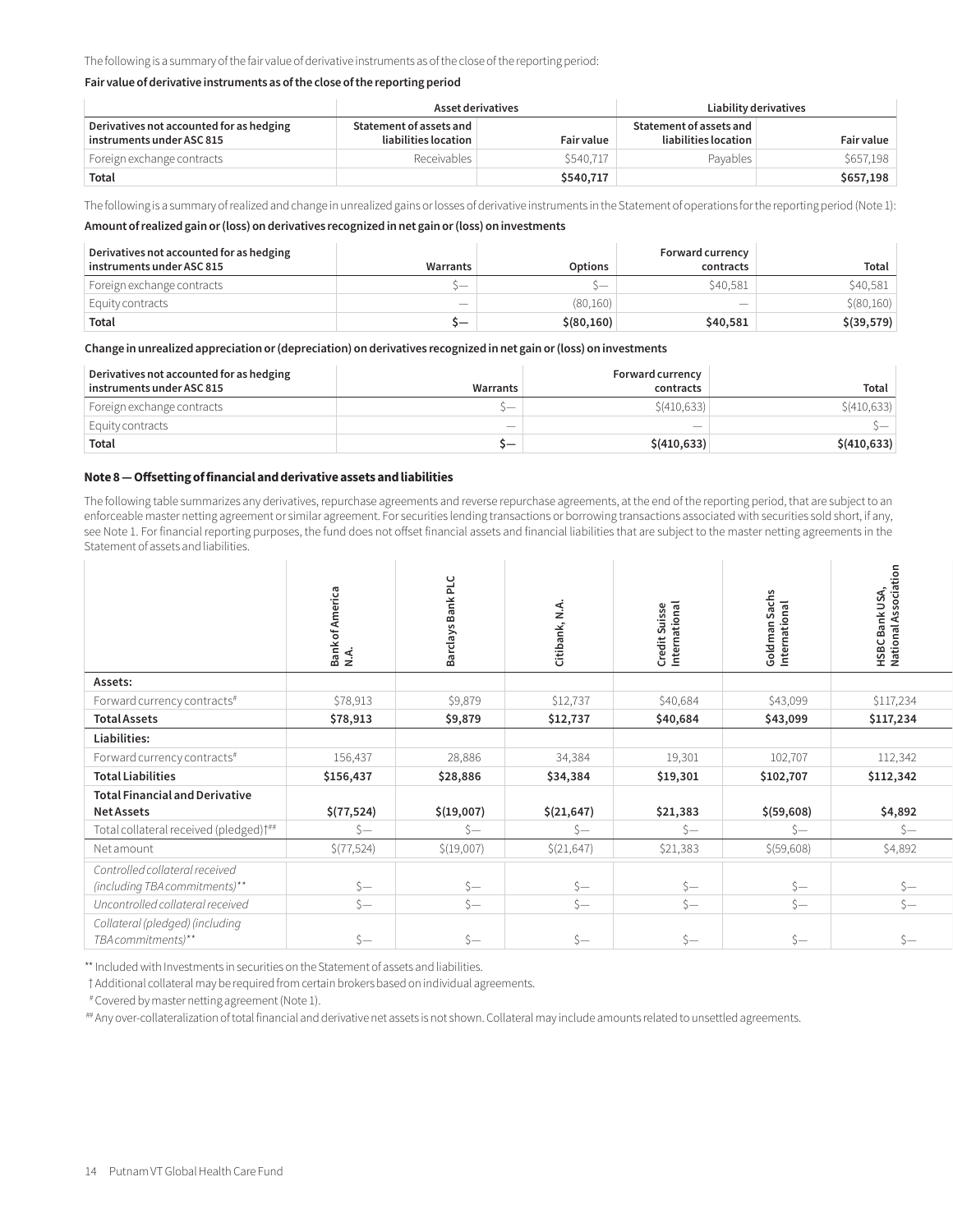| $\overline{a}$<br>⊇ ຜ⊴ | Stanley &<br>mational<br>nes<br>Sol | NatM<br>PLC  | ≃<br>State Street B<br>and Trust Co. | $\cap$<br>$\circ$ $\neq$<br>호 희 |        | O<br>₫<br>BS<br>∍ | Westl<br>Corp. | Total        |
|------------------------|-------------------------------------|--------------|--------------------------------------|---------------------------------|--------|-------------------|----------------|--------------|
|                        | \$79,902                            | $\zeta-$     | \$44,741                             |                                 | $S-$   | $S-$              | \$86,798       | \$540,717    |
|                        | \$79,902                            | $\zeta-$     | \$44,741                             |                                 | $s-$   | $s-$              | \$86,798       | \$540,717    |
|                        |                                     |              |                                      |                                 |        |                   |                |              |
|                        | 38,296                              | 89,301       | 16,635                               |                                 | 11,783 | 37,921            | 6,653          | 657,198      |
|                        | \$38,296                            | \$89,301     | \$16,635                             | \$11,783                        |        | \$37,921          | \$6,653        | \$657,198    |
|                        | \$41,606                            | \$ (89, 301) | \$28,106                             | \$(11, 783)                     |        | \$(37,921)        | \$80,145       | \$(116, 481) |
|                        | $S-$                                | $s-$         | $s-$                                 |                                 | $S-$   | $S-$              | $s-$           |              |
|                        | \$41,606                            | \$ (89, 301) | \$28,106                             | \$(11,783)                      |        | \$(37,921)        | \$80,145       |              |
|                        |                                     |              |                                      |                                 |        |                   |                |              |
|                        | $S-$                                | $s-$         | $s-$                                 |                                 | $S-$   | $s-$              | $s-$           | $s-$         |
|                        | $S-$                                | $\zeta-$     | $s-$                                 |                                 | $S-$   | $\zeta-$          | $s-$           | $S-$         |
|                        | $s-$                                | $\zeta-$     | $\zeta$ —                            |                                 | $S-$   | $s-$              | $\zeta-$       | $s-$         |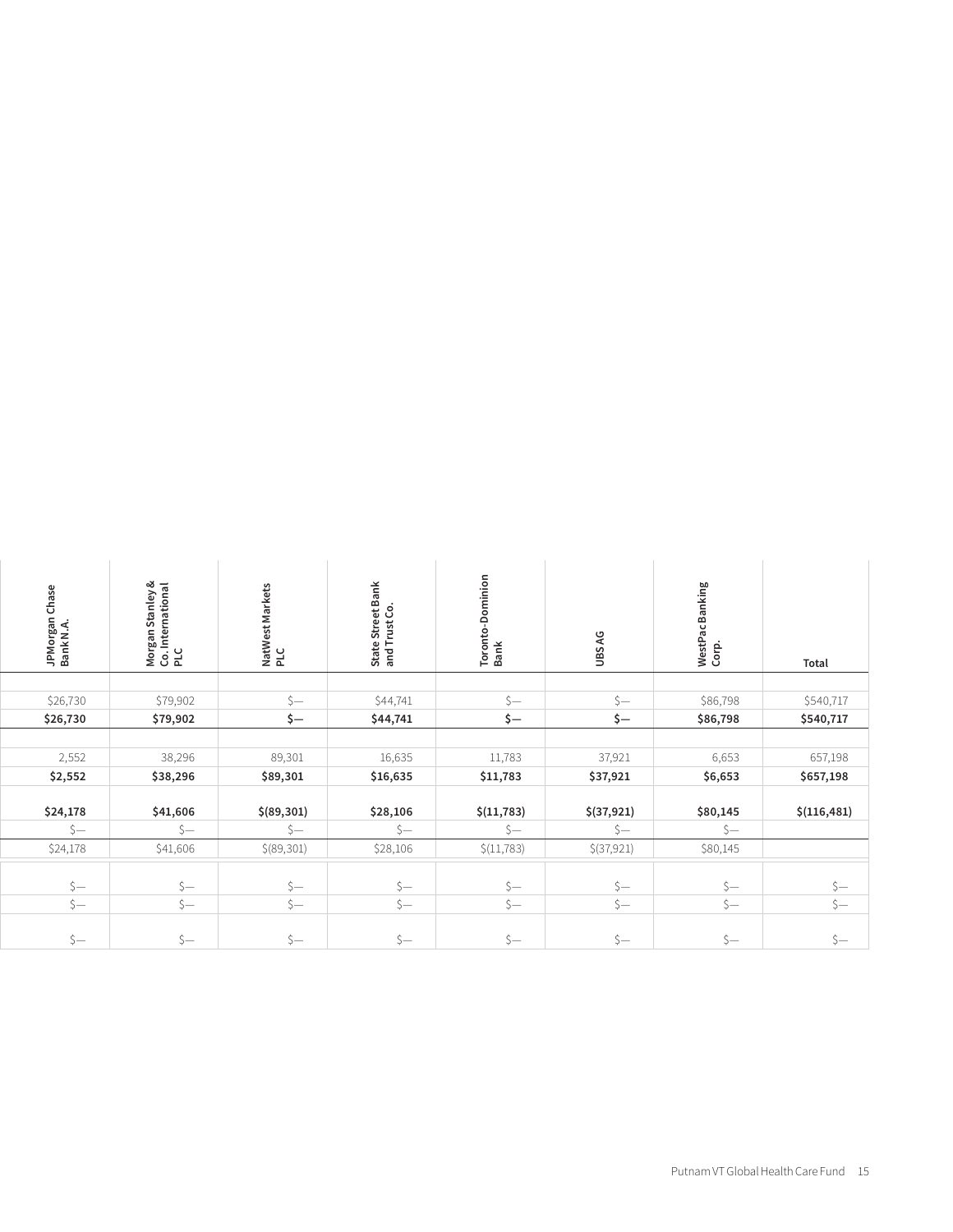# **Trustee approval of management contract**

#### **General conclusions**

The Board of Trustees of The Putnam Funds oversees the management of each fund and, as required by law, determines annually whether to approve the continuance of your fund's management contract with Putnam Investment Management, LLC ("Putnam Management"), the sub-management contract with respect to your fund between Putnam Management and its affiliate, Putnam Investments Limited ("PIL"), and the sub-advisory contract among Putnam Management, PIL, and another affiliate, The Putnam Advisory Company ("PAC"). The Board, with the assistance of its Contract Committee, requests and evaluates all information it deems reasonably necessary under the circumstances in connection with its annual contract review. The Contract Committee consists solely of Trustees who are not "interested persons" (as this term is defined in the Investment Company Act of 1940, as amended (the "1940 Act")) of The Putnam Funds ("Independent Trustees").

At the outset of the review process, members of the Board's independent staff and independent legal counsel considered any possible changes to the annual contract review materials furnished to the Contract Committee during the course of the previous year's review and, as applicable, identified those changes to Putnam Management. Following these discussions and in consultation with the Contract Committee, the Independent Trustees' independent legal counsel requested that Putnam Management and its affiliates furnish specified information, together with any additional information that Putnam Management considered relevant, to the Contract Committee. Over the course of several months ending in June 2021, the Contract Committee met on a number of occasions with representatives of Putnam Management, and separately in executive session, to consider the information that Putnam Management provided. Throughout this process, the Contract Committee was assisted by the members of the Board's independent staff and by independent legal counsel for The Putnam Funds and the Independent Trustees.

In May 2021, the Contract Committee met in executive session to discuss and consider its recommendations with respect to the continuance of the contracts. At the Trustees' June 2021 meeting, the Contract Committee met in executive session with the other Independent Trustees to review a summary of the key financial, performance and other data that the Contract Committee considered in the course of its review. The Contract Committee then presented its written report, which summarized the key factors that the Committee had considered and set forth its recommendations. The Contract Committee recommended, and the Independent Trustees approved, the continuance of your fund's management, submanagement and sub-advisory contracts, effective July 1, 2021. (Because PIL and PAC are affiliates of Putnam Management and Putnam Management remains fully responsible for all services provided by PIL and PAC, the Trustees have not attempted to evaluate PIL or PAC as separate entities, and all subsequent references to Putnam Management below should be deemed to include reference to PIL and PAC as necessary or appropriate in the context.)

The Independent Trustees' approval was based on the following conclusions:

• That the fee schedule in effect for your fund represented reasonable compensation in light of the nature and quality of the services being provided to the fund, the fees paid by competitive funds, the costs incurred by Putnam Management in providing services to the fund, and the application of certain reductions and waivers noted below; and

These conclusions were based on a comprehensive consideration of all information provided to the Trustees and were not the result of any single factor. Some of the factors that figured particularly in the Trustees' deliberations and how the Trustees considered these factors are described below, although individual Trustees may have evaluated the information presented differently, giving different weights to various factors. It is also important to recognize that the management arrangements for your fund and the other Putnam funds are the result of many years of review and discussion between the Independent Trustees and Putnam Management, that some aspects of the arrangements may receive greater scrutiny in some years than others, and that the Trustees' conclusions may be based, in part, on their consideration of fee arrangements in previous years. For example, with certain exceptions primarily involving newly launched or repositioned funds, the current fee arrangements under the vast majority of the funds' management contracts were first implemented at the beginning of 2010 following extensive review by the Contract Committee and discussions with representatives of Putnam Management, as well as approval by shareholders.

#### **Management fee schedules and total expenses**

The Trustees reviewed the management fee schedules in effect for all Putnam funds, including fee levels and breakpoints. Under its management contract, your fund has the benefit of breakpoints in its management fee schedule that provide shareholders with reduced fee levels as assets under management in the Putnam family of funds increase. The Trustees also reviewed the total expenses of each Putnam fund, recognizing that in most cases management fees represented the major, but not the sole, determinant of total costs to fund shareholders. (Two funds have implemented so-called "all-in" management fees covering substantially all routine fund operating costs.)

In reviewing fees and expenses, the Trustees generally focus their attention on material changes in circumstances — for example, changes in assets under management, changes in a fund's investment strategy, changes in Putnam Management's operating costs or profitability, or changes in competitive practices in the mutual fund industry — that suggest that consideration of fee changes might be warranted. The Trustees concluded that the circumstances did not indicate that changes to the management fee schedule for your fund would be appropriate at this time.

As in the past, the Trustees also focused on the competitiveness of each fund's total expense ratio. In order to support the effort to have fund expenses meet competitive standards, the Trustees and Putnam Management and the funds' investor servicing agent, Putnam Investor Services, Inc. ("PSERV"), have implemented expense limitations that were in effect during your fund's fiscal year ending in 2020. These expense limitations were: (i) a contractual expense limitation applicable to specified openend funds, including your fund, of 25 basis points on investor servicing fees and expenses and (ii) a contractual expense limitation applicable to specified open-end funds, including your fund, of 20 basis points on so-called "other expenses" (i.e., all expenses exclusive of management fees, distribution fees, investor servicing fees, investment-related expenses, interest, taxes, brokerage commissions, acquired fund fees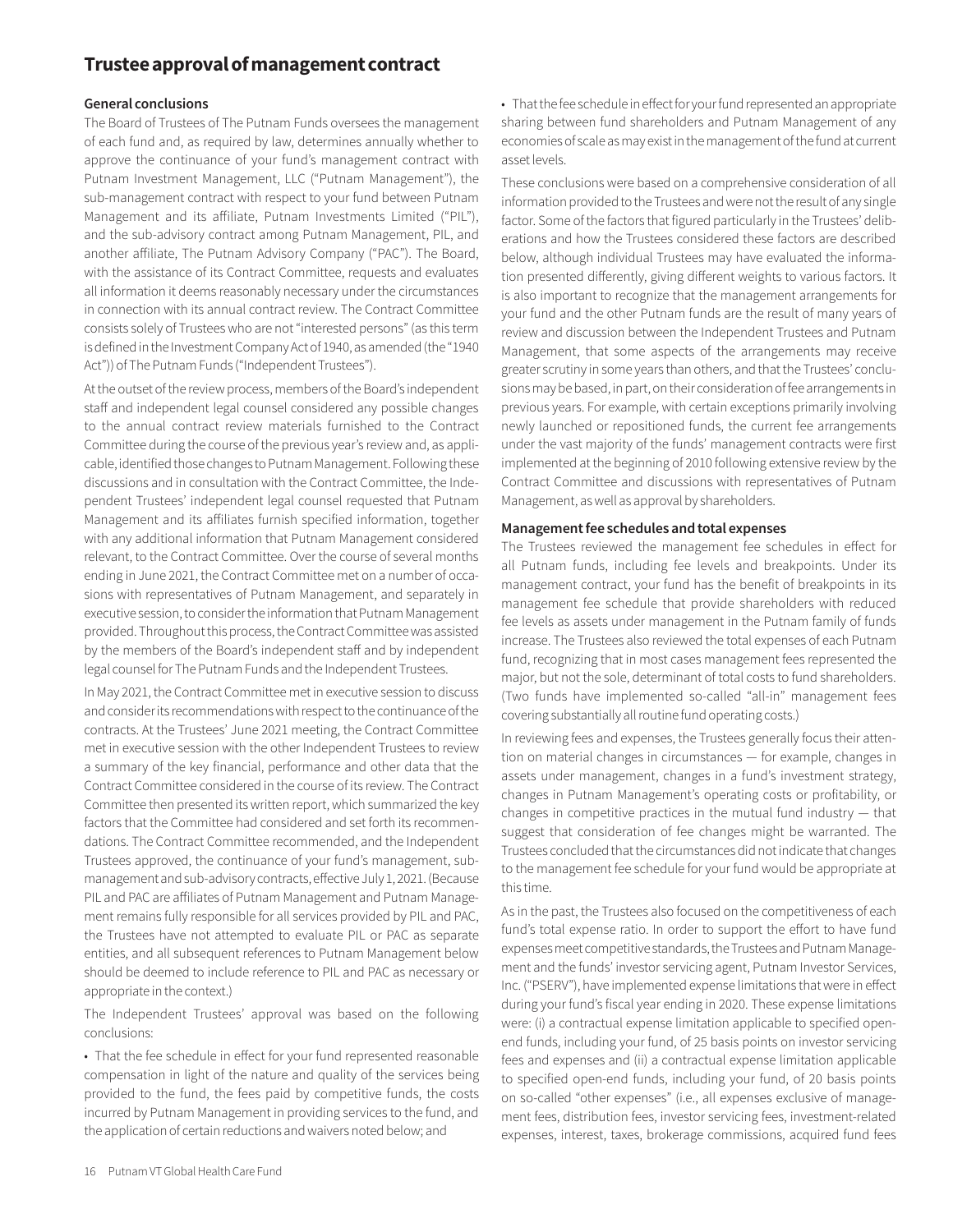and expenses and extraordinary expenses). These expense limitations attempt to maintain competitive expense levels for the funds. Most funds, including your fund, had sufficiently low expenses that these expense limitations were not operative during their fiscal years ending in 2020. Putnam Management and PSERV have agreed to maintain these expense limitations until at least April 30, 2023. The support of Putnam Management and PSERV for these expense limitation arrangements was an important factor in the Trustees' decision to approve the continuance of your fund's management, sub-management and sub-advisory contracts.

The Trustees reviewed comparative fee and expense information for a custom group of competitive funds selected by Broadridge Financial Solutions, Inc. ("Broadridge"). This comparative information included your fund's percentile ranking for effective management fees and total expenses (excluding any applicable 12b-1 fees), which provides a general indication of your fund's relative standing. In the custom peer group, your fund ranked in the first quintile in effective management fees (determined for your fund and the other funds in the custom peer group based on fund asset size and the applicable contractual management fee schedule) and in the first quintile in total expenses (excluding any applicable 12b-1 fees) as of December 31, 2020. The first quintile represents the least expensive funds and the fifth quintile the most expensive funds. The fee and expense data reported by Broadridge as of December 31, 2020 reflected the most recent fiscal year-end data available in Broadridge's database at that time.

In connection with their review of fund management fees and total expenses, the Trustees also reviewed the costs of the services provided and the profits realized by Putnam Management and its affiliates from their contractual relationships with the funds. This information included trends in revenues, expenses and profitability of Putnam Management and its affiliates relating to the investment management, investor servicing and distribution services provided to the funds. In this regard, the Trustees also reviewed an analysis of the revenues, expenses and profitability of Putnam Management and its affiliates, allocated on a fund-by-fund basis, with respect to the funds' management, distribution, and investor servicing contracts. For each fund, the analysis presented information about revenues, expenses and profitability for each of the agreements separately and for the agreements taken together on a combined basis. The Trustees concluded that, at current asset levels, the fee schedules in place for the Putnam funds, including the fee schedule for your fund, represented reasonable compensation for the services being provided and represented an appropriate sharing between fund shareholders and Putnam Management of any economies of scale as may exist in the management of the Putnam funds at that time.

The information examined by the Trustees in connection with their annual contract review for the Putnam funds included information regarding services provided and fees charged by Putnam Management and its affiliates to other clients, including defined benefit pension and profit-sharing plans, sub-advised mutual funds, private funds sponsored by affiliates of Putnam Management, model-only separately managed accounts and Putnam Management's newly launched exchange-traded funds. This information included, in cases where a product's investment strategy corresponds with a fund's strategy, comparisons of those fees with fees charged to the Putnam funds, as well as an assessment of the differences in the services provided to these clients as compared to the services provided to the Putnam funds. The Trustees observed that the differences in fee rates between these clients and the Putnam funds are by no means uniform when examined by individual asset sectors, suggesting that differences in the pricing of investment management services to these types of clients may reflect, among other things, historical competitive forces operating in separate marketplaces. The Trustees considered the fact that in many cases fee rates across different asset classes are higher on average for mutual funds than for other clients, and the Trustees also considered the differences between the services that Putnam Management provides to the Putnam funds and those that it provides to its other clients. The Trustees did not rely on these comparisons to any significant extent in concluding that the management fees paid by your fund are reasonable.

#### **Investment performance**

The quality of the investment process provided by Putnam Management represented a major factor in the Trustees' evaluation of the quality of services provided by Putnam Management under your fund's management contract. The Trustees were assisted in their review of Putnam Management's investment process and performance by the work of the investment oversight committees of the Trustees and the full Board of Trustees, which meet on a regular basis with individual portfolio managers and with senior management of Putnam Management's Investment Division throughout the year. The Trustees concluded that Putnam Management generally provides a high-quality investment process — based on the experience and skills of the individuals assigned to the management of fund portfolios, the resources made available to them, and in general Putnam Management's ability to attract and retain high-quality personnel — but also recognized that this does not guarantee favorable investment results for every fund in every time period.

The Trustees considered that, in the aggregate, The Putnam Funds generally performed well in 2020, which Putnam Management characterized as a challenging year with significant volatility and varied market dynamics. On an asset-weighted basis, the Putnam funds ranked in the second quartile of their peers as determined by Lipper Inc. ("Lipper") for the year ended December 31, 2020 and, on an asset-weighted-basis, delivered a gross return that was 2.3% ahead of their benchmarks in 2020. In addition to the performance of the individual Putnam funds, the Trustees considered, as they had in prior years, the performance of The Putnam Fund complex versus competitor fund complexes. In this regard, the Trustees observed that The Putnam Funds' relative performance, as reported in the Barron's/Lipper Fund Families survey, continued to be exceptionally strong over the long term, with The Putnam Funds ranking as the 3rd best performing mutual fund complex out of 44 complexes for the ten-year period, with 2020 marking the fourth consecutive year that The Putnam Funds have ranked in the top ten fund complexes for the ten-year period. The Trustees noted that The Putnam Funds' performance was solid over the one- and five-year periods, with The Putnam Funds ranking 22nd out of 53 complexes and 14th out of 50 complexes, respectively. In addition to the Barron's/Lipper Fund Families Survey, the Trustees also considered the funds' ratings assigned by Morningstar Inc., noting that 26 of the funds were four- or five-star rated at the end of 2020 (representing an increase of four funds year-over-year) and that this included seven funds that had achieved a five-star rating (representing an increase of two funds year-over-year). They also noted, however, the disappointing investment performance of some funds for periods ended December 31, 2020 and considered information provided by Putnam Management regarding the factors contributing to the underperformance and actions being taken to improve the performance of these particular funds. The Trustees indicated their intention to continue to monitor closely the performance of those funds and evaluate whether additional actions to address areas of underperformance may be warranted.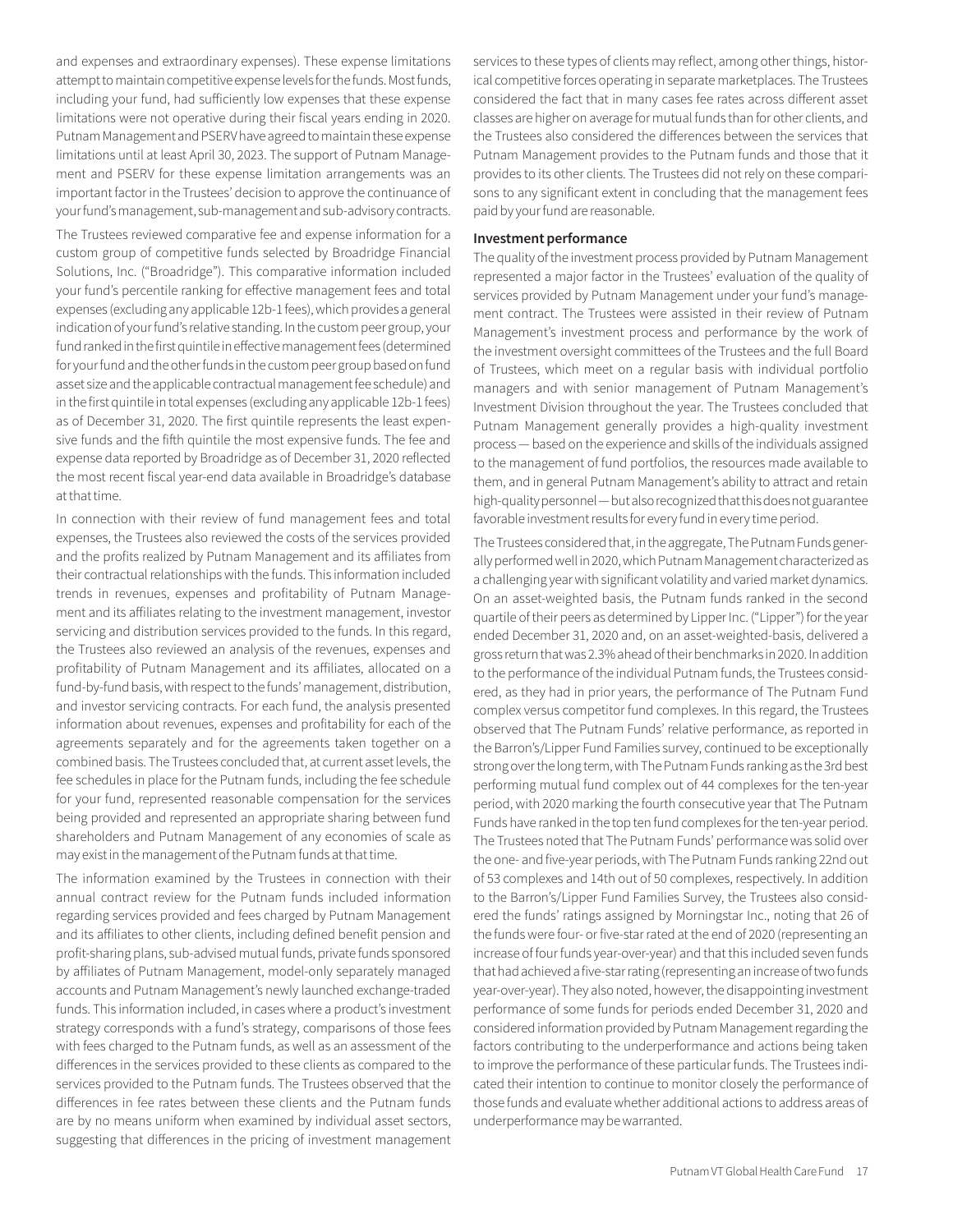For purposes of the Trustees' evaluation of the Putnam funds' investment performance, the Trustees generally focus on a competitive industry ranking of each fund's total net return over a one-year, three-year and five-year period. For a number of Putnam funds with relatively unique investment mandates for which Putnam Management informed the Trustees that meaningful competitive performance rankings are not considered to be available, the Trustees evaluated performance based on their total gross and net returns and comparisons of those returns to the returns of selected investment benchmarks. In the case of your fund, the Trustees considered information about your fund's total return and its performance relative to its benchmark over the one-year, threeyear and five-year periods ended December 31, 2020. Your fund's class IA shares' return, net of fees and expenses, was positive and exceeded the return of its benchmark over the one-year and three-year periods ended December 31, 2020, and was positive but trailed the return of its benchmark over the five-year period ended December 31, 2020. (When considering performance information, shareholders should be mindful that past performance is not a guarantee of future results.)

The Trustees considered Putnam Management's continued efforts to support fund performance through certain initiatives, including structuring compensation for portfolio managers to enhance accountability for fund performance, emphasizing accountability in the portfolio management process, and affirming its commitment to a fundamentaldriven approach to investing. The Trustees noted further that Putnam Management had made selective hires and internal promotions in 2020 to strengthen its investment team.

#### **Brokerage and soft-dollar allocations; investor servicing**

The Trustees considered various potential benefits that Putnam Management may receive in connection with the services it provides under the management contract with your fund. These include benefits related

to brokerage allocation and the use of soft dollars, whereby a portion of the commissions paid by a fund for brokerage may be used to acquire research services that are expected to be useful to Putnam Management in managing the assets of the fund and of other clients. Subject to policies established by the Trustees, soft dollars generated by these means are used predominantly to acquire brokerage and research services (including third-party research and market data) that enhance Putnam Management's investment capabilities and supplement Putnam Management's internal research efforts. The Trustees indicated their continued intent to monitor regulatory and industry developments in this area with the assistance of their Brokerage Committee. In addition, with the assistance of their Brokerage Committee, the Trustees indicated their continued intent to monitor the allocation of the Putnam funds' brokerage in order to ensure that the principle of seeking best price and execution remains paramount in the portfolio trading process.

Putnam Management may also receive benefits from payments that the funds make to Putnam Management's affiliates for investor or distribution services. In conjunction with the annual review of your fund's management, sub-management and sub-advisory contracts, the Trustees reviewed your fund's investor servicing agreement with PSERV and its distributor's contract and distribution plans with Putnam Retail Management Limited Partnership ("PRM"), both of which are affiliates of Putnam Management. The Trustees concluded that the fees payable by the funds to PSERV and PRM, as applicable, for such services are fair and reasonable in relation to the nature and quality of such services, the fees paid by competitive funds, and the costs incurred by PSERV and PRM, as applicable, in providing such services. Furthermore, the Trustees were of the view that the investor services provided by PSERV were required for the operation of the funds, and that they were of a quality at least equal to those provided by other providers.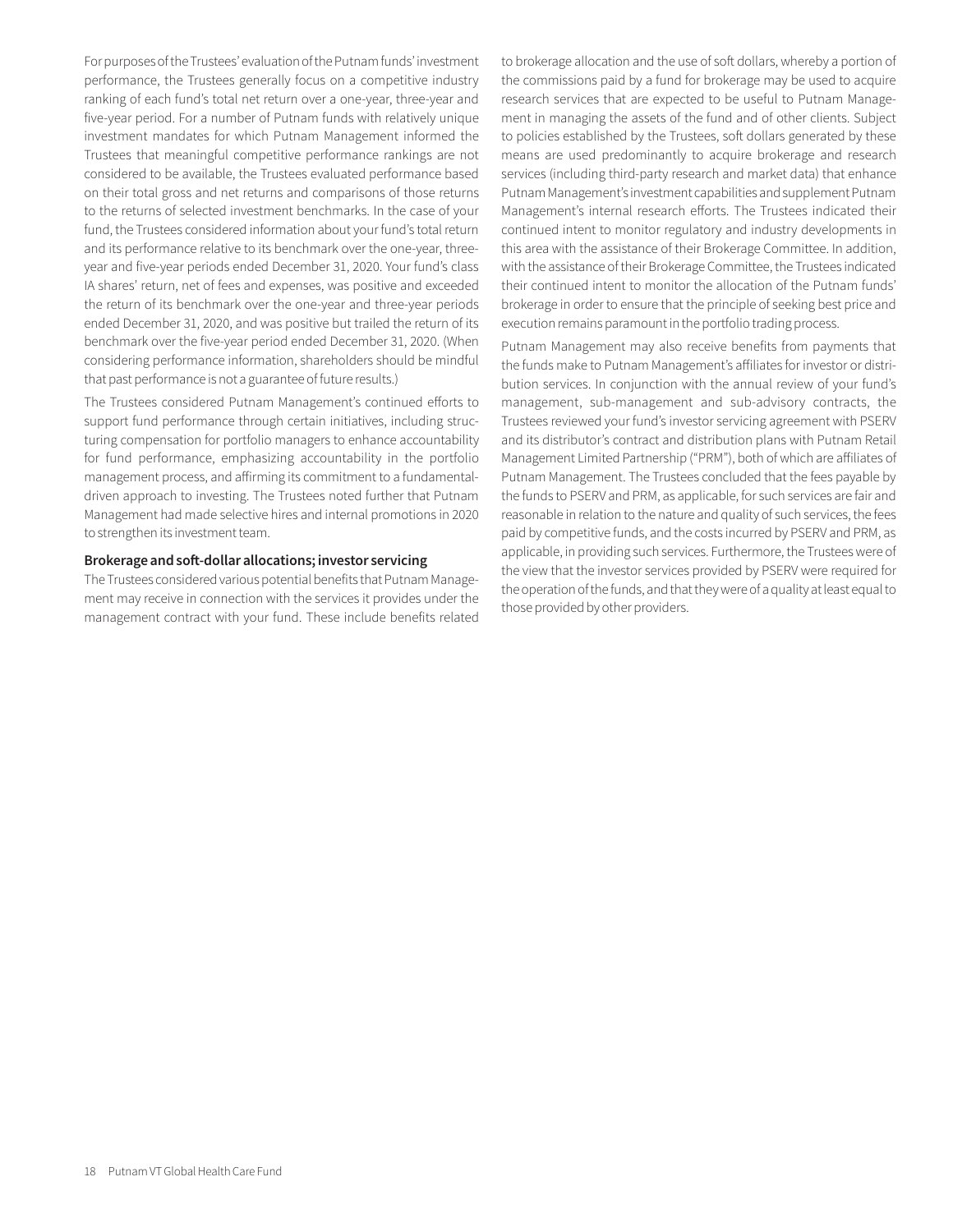This page intentionally left blank.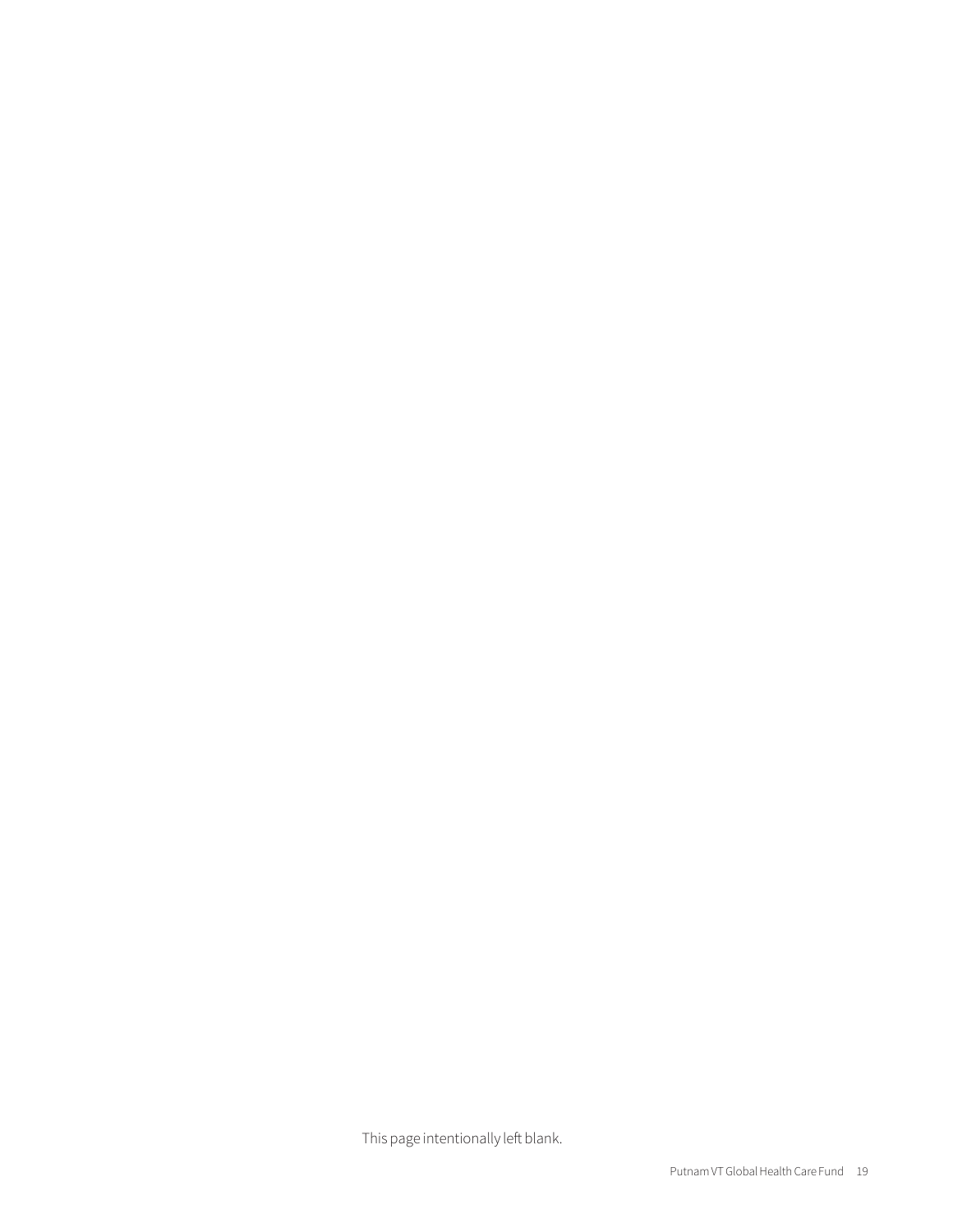This page intentionally left blank.